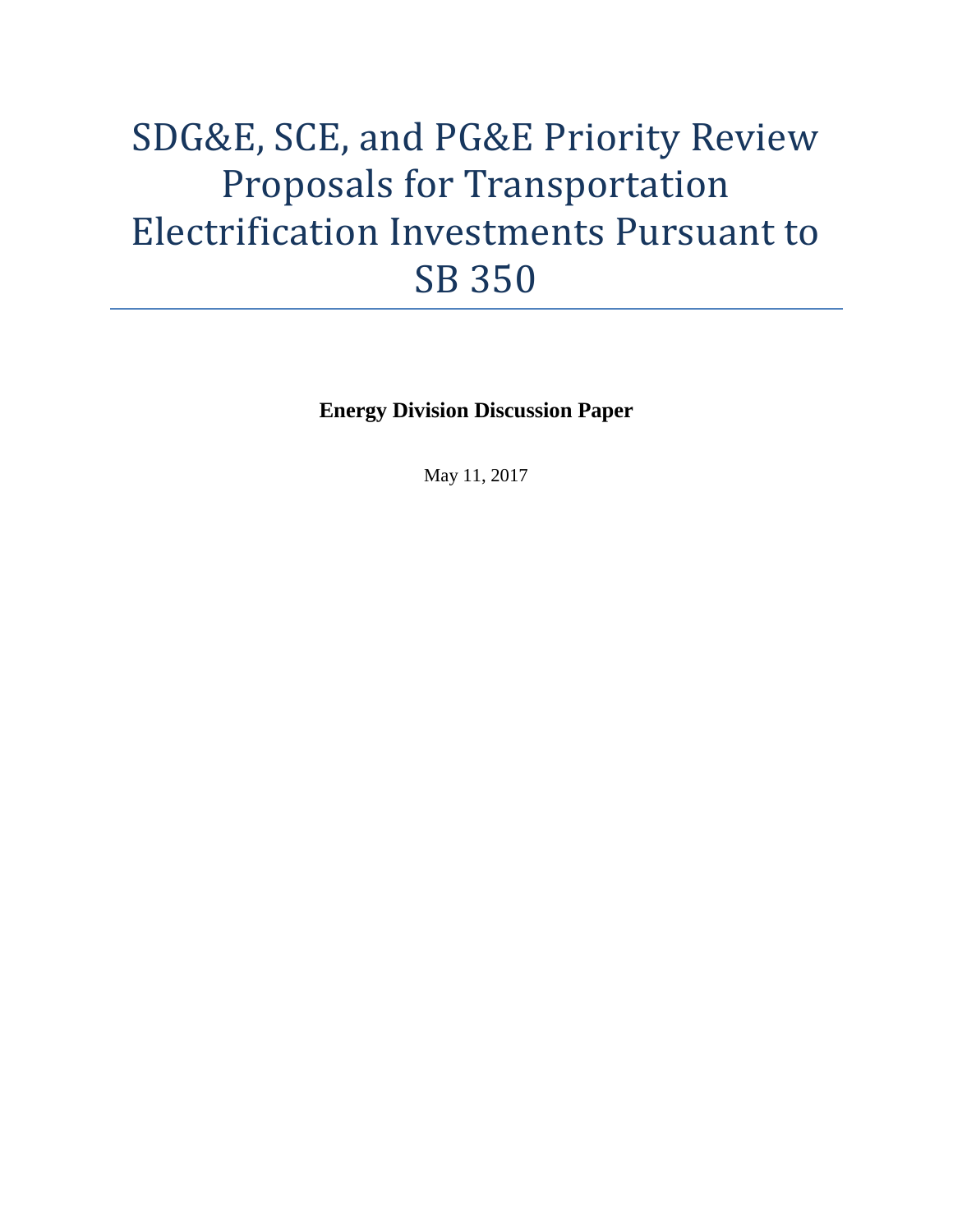#### **Contents**

| 1. |                                                                                |                                                                                                 |  |  |  |
|----|--------------------------------------------------------------------------------|-------------------------------------------------------------------------------------------------|--|--|--|
|    | 1.1.                                                                           |                                                                                                 |  |  |  |
|    | 1.2.                                                                           | Procedural Background on Senate Bill 350 Transportation Electrification Applications3           |  |  |  |
|    | 1.3.                                                                           |                                                                                                 |  |  |  |
| 2. |                                                                                |                                                                                                 |  |  |  |
|    | 2.1                                                                            |                                                                                                 |  |  |  |
|    |                                                                                |                                                                                                 |  |  |  |
|    | 2.2                                                                            |                                                                                                 |  |  |  |
|    |                                                                                |                                                                                                 |  |  |  |
|    |                                                                                |                                                                                                 |  |  |  |
|    | 2.3                                                                            |                                                                                                 |  |  |  |
|    | 2.3.1                                                                          |                                                                                                 |  |  |  |
|    | 2.3.2                                                                          |                                                                                                 |  |  |  |
|    | 2.4.                                                                           |                                                                                                 |  |  |  |
|    |                                                                                |                                                                                                 |  |  |  |
|    |                                                                                | 2.4.2. PG&E Medium- or Heavy-Duty Fleet Customer Demonstration (\$3.4 million) 14               |  |  |  |
|    | 2.4.3. PG&E Electric School Bus Renewables Integration Pilot (\$3.4 million)15 |                                                                                                 |  |  |  |
|    |                                                                                |                                                                                                 |  |  |  |
|    | 2.4                                                                            |                                                                                                 |  |  |  |
|    | 2.4.1                                                                          |                                                                                                 |  |  |  |
|    | 2.4.2                                                                          | SDG&E Medium/Heavy-Duty and Forklift Port Electrification (\$2.4 million).  17                  |  |  |  |
|    | 2.4.3                                                                          | SCE Port of Long Beach Rubber Tire Gantry Crane Electrification Project (\$3.04 million).<br>18 |  |  |  |
|    | 2.4.4                                                                          | SCE Port of Long Beach ITS Terminal Yard Tractor Project (\$0.5 million).  18                   |  |  |  |
|    | 2.4.5                                                                          | PG&E Idle-reduction Technology Customer Demonstration (\$3.4 million) 19                        |  |  |  |
|    | 2.5                                                                            |                                                                                                 |  |  |  |
|    | 2.5.1                                                                          |                                                                                                 |  |  |  |
|    | 2.5.2                                                                          |                                                                                                 |  |  |  |
|    | 2.6                                                                            |                                                                                                 |  |  |  |
|    | 2.6.1                                                                          |                                                                                                 |  |  |  |
|    | 2.7                                                                            |                                                                                                 |  |  |  |
| 3  |                                                                                |                                                                                                 |  |  |  |
|    |                                                                                |                                                                                                 |  |  |  |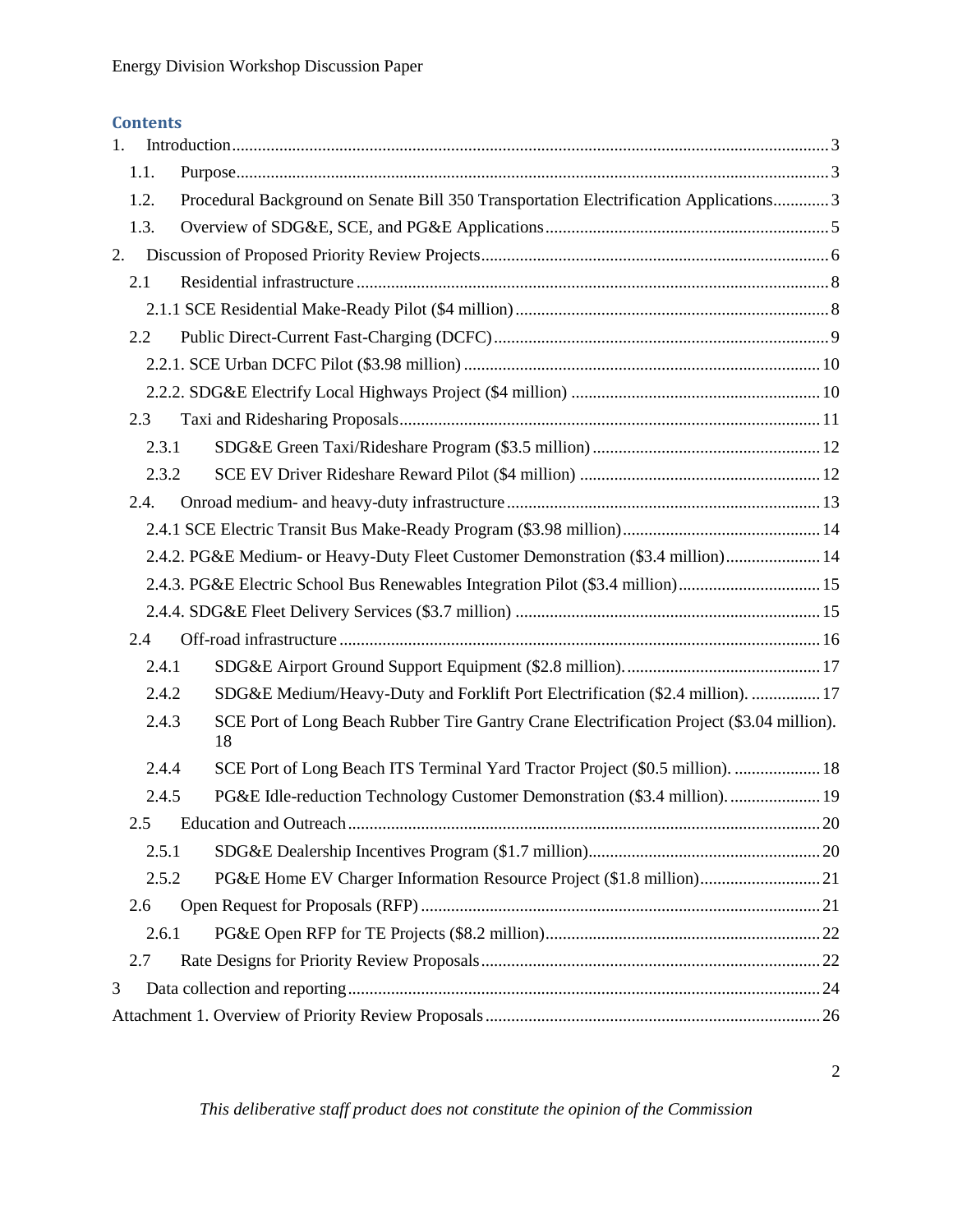# <span id="page-2-0"></span>**1. Introduction**

#### <span id="page-2-1"></span>**1.1.Purpose**

 $\overline{\phantom{a}}$ 

Energy Division staff presents this discussion paper to review the transportation electrification projects that the utilities proposed to be included in the Commission's "priority review" process. These projects will be discussed during the May 17, 2017 workshop held at the Commission. This document is intended to (1) organize and summarize the utility proposals by topic area to provide a reference document for discussion and (2) identify topics of discussion for the workshop to help stakeholders prepare their comments.

Each subsection of this document outlines issues for parties to consider and provide additional feedback on. Parties can use the workshop discussion to help develop their written briefs that they will submit after the workshop.

**Note**: This document is not meant to identify all possible topics for party input on all 17 priority review projects. The written briefs will be the venue for a fuller discussion. In developing the discussion questions presented in this document, Energy Division staff attempted to identify some of the major party concerns that we thought should be best addressed through a discussion format.

# <span id="page-2-2"></span>**1.2.Procedural Background on Senate Bill 350 Transportation Electrification Applications**

Senate Bill (SB) 350 (Statutes of 2015, Chapter 547) directed the Commission, in consultation with the Air Resources Board and Energy Commission, to direct the electric utilities to "file applications for programs and investments to accelerate widespread transportation electrification to reduce dependence on petroleum, meet air quality standards, achieve the goals set for in the Charge Ahead California Initiative<sup>1</sup>...and reduce emissions of greenhouse gases to 40 percent

 $^1$  Legislation establishing the Charge Ahead California Initiative states the following goals: "place in service at least 1,000,000 zero-emission and near-zero-emission vehicles by January 1, 2023, to establish a self-sustaining California market for zero-emission and near-zero-emission vehicles in which zero-emission and near-zeroemission vehicles are a viable mainstream option for individual vehicle purchasers, businesses, and public fleets, to increase access for disadvantaged, low-income, and moderate-income communities and consumers to zeroemission and near-zero-emission vehicles, and to increase the placement of those vehicles in those communities and with those consumers to enhance the air quality, lower greenhouse gases, and promote overall benefits for those communities and consumers." Available at:

[http://leginfo.legislature.ca.gov/faces/codes\\_displayText.xhtml?lawCode=HSC&division=26.&title=&part=5.&chap](http://leginfo.legislature.ca.gov/faces/codes_displayText.xhtml?lawCode=HSC&division=26.&title=&part=5.&chapter=8.5.&article) [ter=8.5.&article.](http://leginfo.legislature.ca.gov/faces/codes_displayText.xhtml?lawCode=HSC&division=26.&title=&part=5.&chapter=8.5.&article)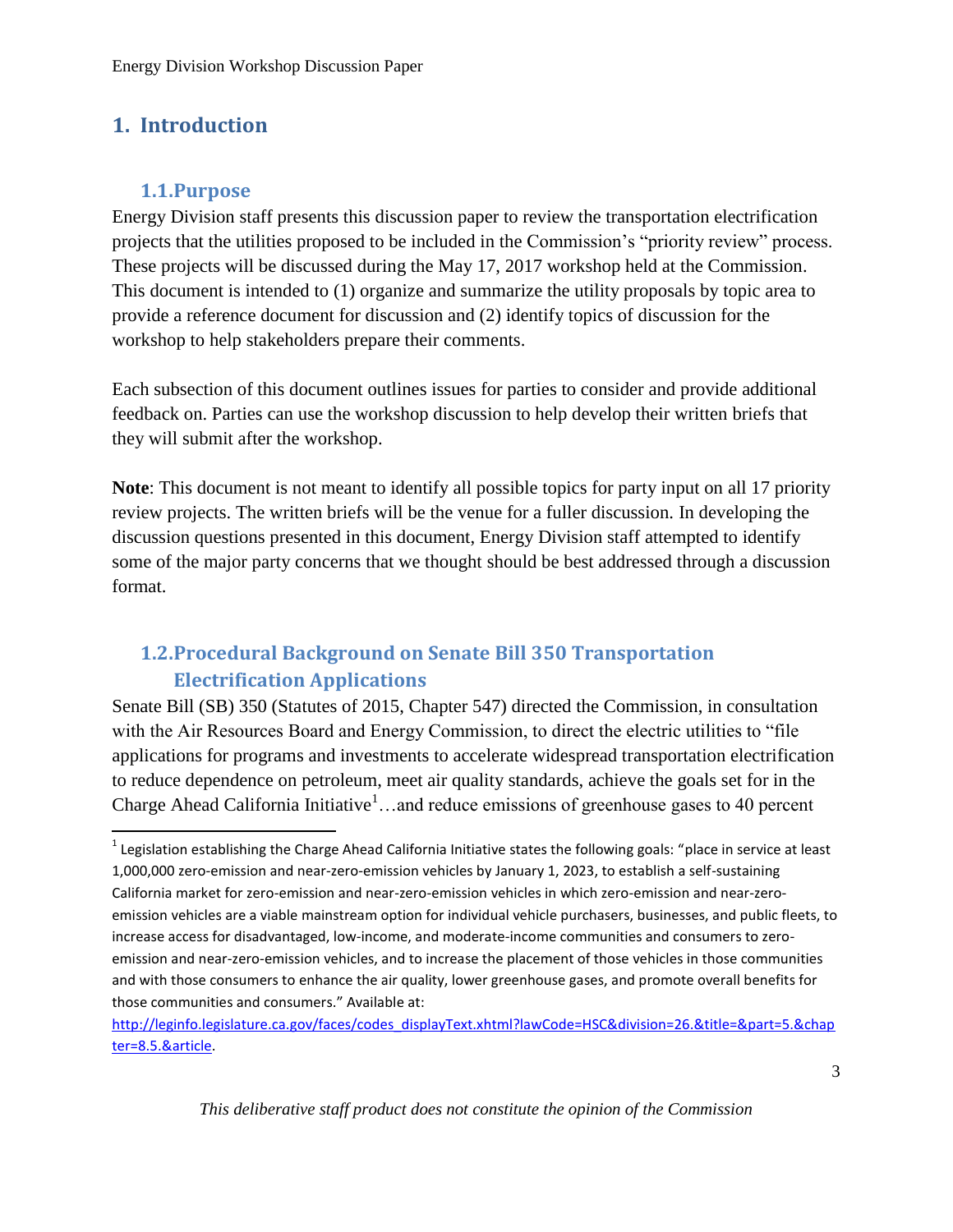below 1990 levels by 2030 and to 80 percent below 1990 levels by 2050." The programs should minimize overall costs and maximize overall benefits. It directs the Commission to approve, or modify and approve, those proposals that are consistent with SB 350, do not unfairly complete with nonutility enterprises, include performance accountability measures, and are in the interest of ratepayers.

The interest of ratepayers is defined as follows:<sup>2</sup>

direct benefits that are specific to ratepayers, consistent with both of the following:

- (a) Safer, more reliable, or less costly gas or electrical service, consistent with Section 451, including electrical service that is safer, more reliable, or less costly due to either improved use of the electric system or improved integration of renewable energy generation.
- (b) Any one of the following:
	- (1) Improvement in energy efficiency of travel.
	- (2) Reduction of health and environmental impacts from air pollution.
	- (3) Reduction of greenhouse gas emissions related to electricity and natural gas production and use.
	- (4) Increased use of alternative fuels.
	- (5) Creating high-quality jobs or other economic benefits, including in disadvantaged communities identified pursuant to Section 39711 of the Health and Safety Code.

In response to SB 350 and the September 14, 2016 Assigned Commissioner Ruling in Rulemaking (R.) 13-11-007<sup>3</sup>, each of the three large investor-owned utilities (San Diego Gas & Electric Company (SDG&E); Southern California Edison Company (SCE); and Pacific Gas and Electric Company (PG&E)) filed separate applications (Application (A.) 17-01-020, A.17-01- 021, and A.17-01-022, respectively) on January 20, 2017, requesting authorization and approval to carry out various proposed transportation electrification projects.

 2 California Public Utilities Code Section 740.8.

 $^3$  The Assigned Commissioner's Ruling in R.13-11-007 directed the utilities to file applications supporting transportation electrification. Public Utilities Code Section 237.5 defines "Transportation Electrification" as "the use of electricity from external sources of electrical power, including the electrical grid, for all or part of vehicles, vessels, trains, boats, or other equipment that are mobile sources of air pollution and greenhouse gases and the related programs and charging and propulsion infrastructure investments to enable and encourage this use of electricity."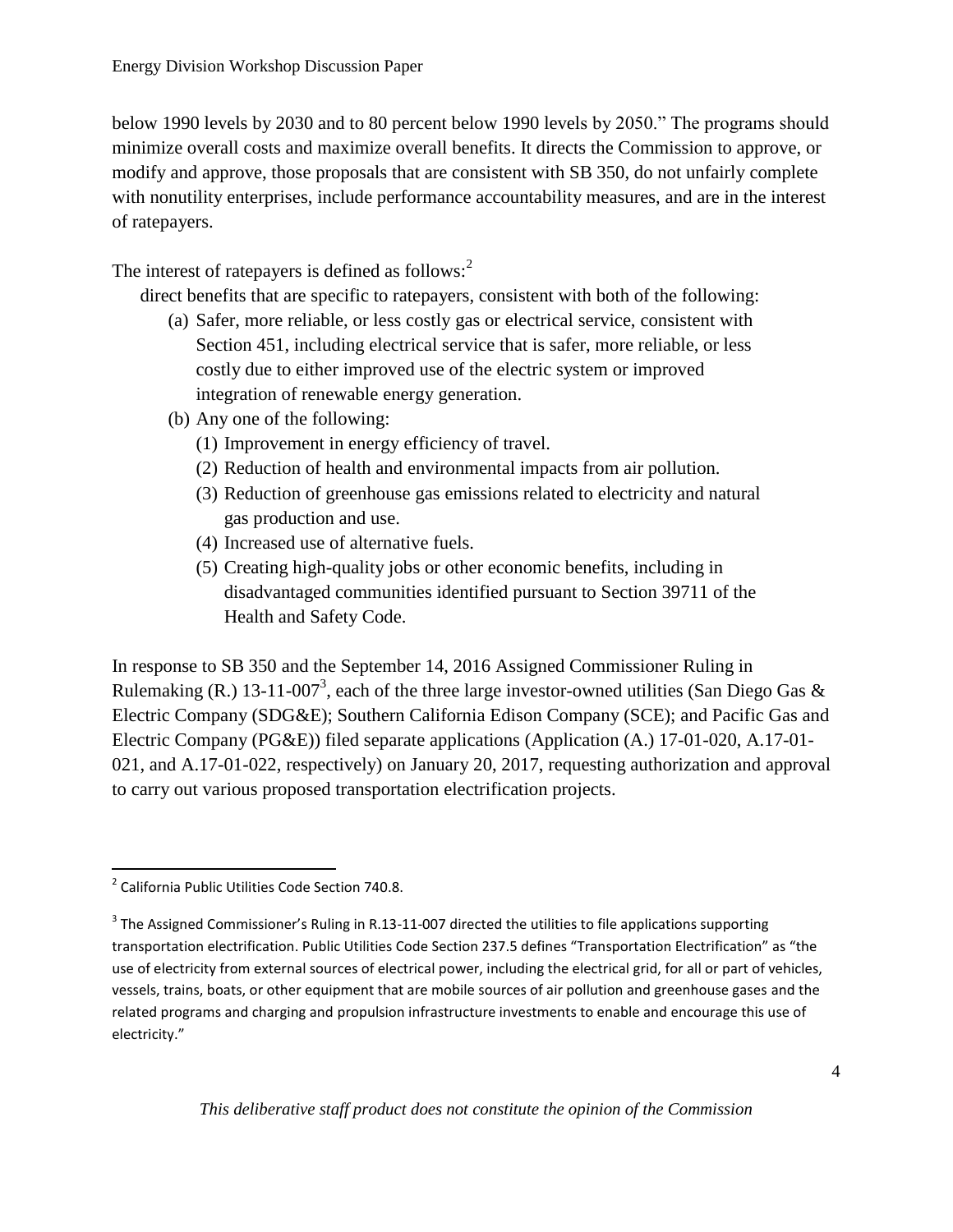On April 13, 2017, the Administrative Law Judges issued a Scoping Memo identifying the scope and schedule for the Commission's consideration of SDG&E's, SCE's, and PG&E's applications. The Scoping Memo ordered that the three utility proceedings be consolidated and that the Commission first review the projects the utilities proposed for the "priority review" process. The Scoping Memo identified the following steps to review the priority review projects.

| May 17, 2017   | Energy Division staff holds a public workshop to discuss the proposed     |
|----------------|---------------------------------------------------------------------------|
|                | priority review projects                                                  |
| May 24, 2017   | Energy Division staff provides parties with a common briefing outline for |
|                | priority review project issues                                            |
| June 16, 2017  | Parties submit concurrent opening briefs on the priority review projects  |
| July 10, 2017  | Parties submit concurrent reply briefs on the priority review projects    |
| September 2017 | Proposed decision on priority review projects                             |

#### **Table 1. Timeline for Priority Review Projects**

Additional information about Senate Bill 350 and links to the utilities' applications can be found on the Commission website: [www.cpuc.ca.gov/sb350te.](http://www.cpuc.ca.gov/sb350te)

# <span id="page-4-0"></span>**1.3.Overview of SDG&E, SCE, and PG&E Applications**

PG&E, SCE, and SDG&E each filed an application with the CPUC to request approval of a portfolio of investments in transportation electrification. In total, the utilities requested approximately \$1 billion in funding to implement these proposals over several years.

PG&E's A.17-01-022 requested a total of \$253 million: \$20 million for five priority review projects, allowing funds to shift between projects if necessary, and \$232 million for two standard review projects. PG&E does not provide estimates for the amount of greenhouse gas (GHG) and criteria pollutants that could be reduced through its full proposal, but includes plans to measure and report emissions reductions that result from the projects. PG&E requests to establish a balancing account, with one subaccount for the priority review projects, and authority to recover the actual revenue requirements up to the level of the forecasted total capital and expense expenditures.<sup>4</sup> PG&E proposes to recover the full costs of its proposed programs annually in distribution rates until the revenue requirements can be included in its 2023 or subsequent General Rate Case (GRC), with the exception of the ongoing operations and maintenance costs

<sup>&</sup>lt;sup>4</sup> PG&E Testimony at 6-1.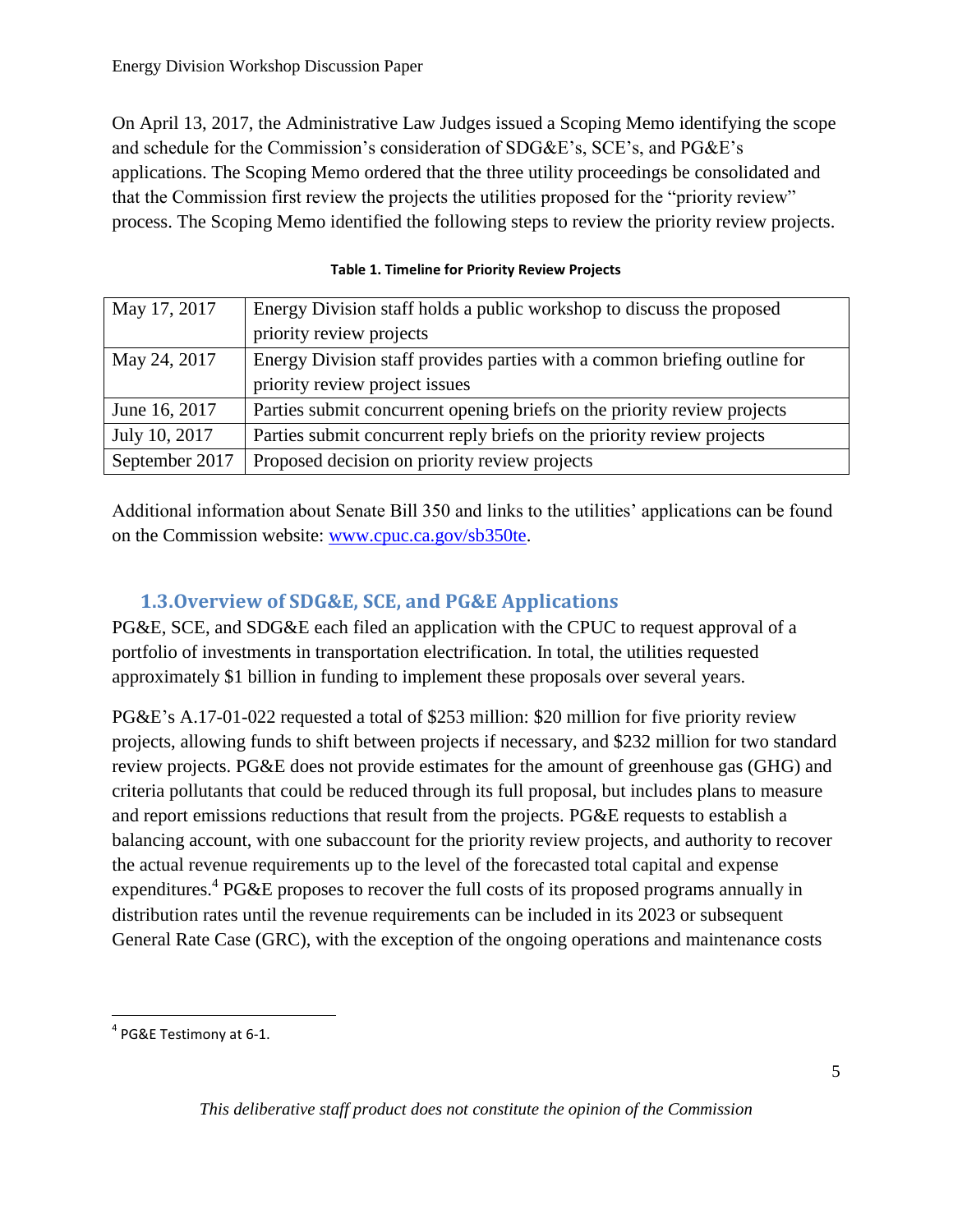for any infrastructure that is installed prior to 2020, which it is proposing to recover through its 2020 GRC.<sup>5</sup>

SCE's A.17-01-021 requested a total of \$574 million: \$19.5 million for six priority review projects and \$554 million for one standard review program. It is also proposing to adopt a threetiered electric vehicle rate to support fleet and away-from-home charging. SCE estimates its proposed portfolio if fully implemented could reduce  $CO<sub>2</sub>$  emissions by 6.7 million metric tons (MMT). SCE proposes establishing a balancing account to record the actual TE Portfolio revenue requirements each month. SCE is proposing to include a forecasted annual revenue requirement for the full cost of its proposed programs in its distribution rates for at least five years, or until the costs can be included in a future GRC. It also proposes that the actual incurred costs of its proposed programs should not be subject to an after-the-fact reasonableness review.<sup>6</sup>

SDG&E's A.17-01-020 requested a total of \$244 million: \$18.2 million for six priority review projects and \$223 million for one standard review project. SDG&E has also developed three different grid-integrated rates for residential, commercial, and public charging applications. SDG&E estimates the seven proposals combined could reduce  $CO<sub>2</sub>$  emissions by nearly 4 MMT, emissions of nitrogen oxides by 360 MT and emissions of volatile organic compounds by 425 MT over the lifetime of the projects. SDG&E is proposing to establish a Clean Transportation Priority Balancing Account to record all of the costs associated with its priority review projects, address the disposition of any under or over-collected balances through Tier 2 advice letters filed in October of each year, and close the account in its post-2019 GRC.<sup>7</sup>

# <span id="page-5-0"></span>**2. Discussion of Proposed Priority Review Projects**

The September 14, 2016, Assigned Commissioner Ruling specified a "priority review" process to expedite the review of smaller, shorter duration, non-controversial proposals. Priority review projects are limited to no more than \$4 million per project, with a total funding limit of \$20 million per utility. The Commission will consider all other proposals through its standard review process.

Appendix A to the Ruling stated that priority review projects should target non-infrastructure as well as infrastructure pilots and programs and should experiment in diverse market segments to

 $\overline{\phantom{a}}$ 

 $<sup>5</sup>$  PG&E SB 350 TE application at 4-8.</sup>

 $<sup>6</sup>$  SCE SB 350 TE application at 8-9.</sup>

<sup>&</sup>lt;sup>7</sup> SDG&E Testimony in support of its SB 350 TE application, chapter 7.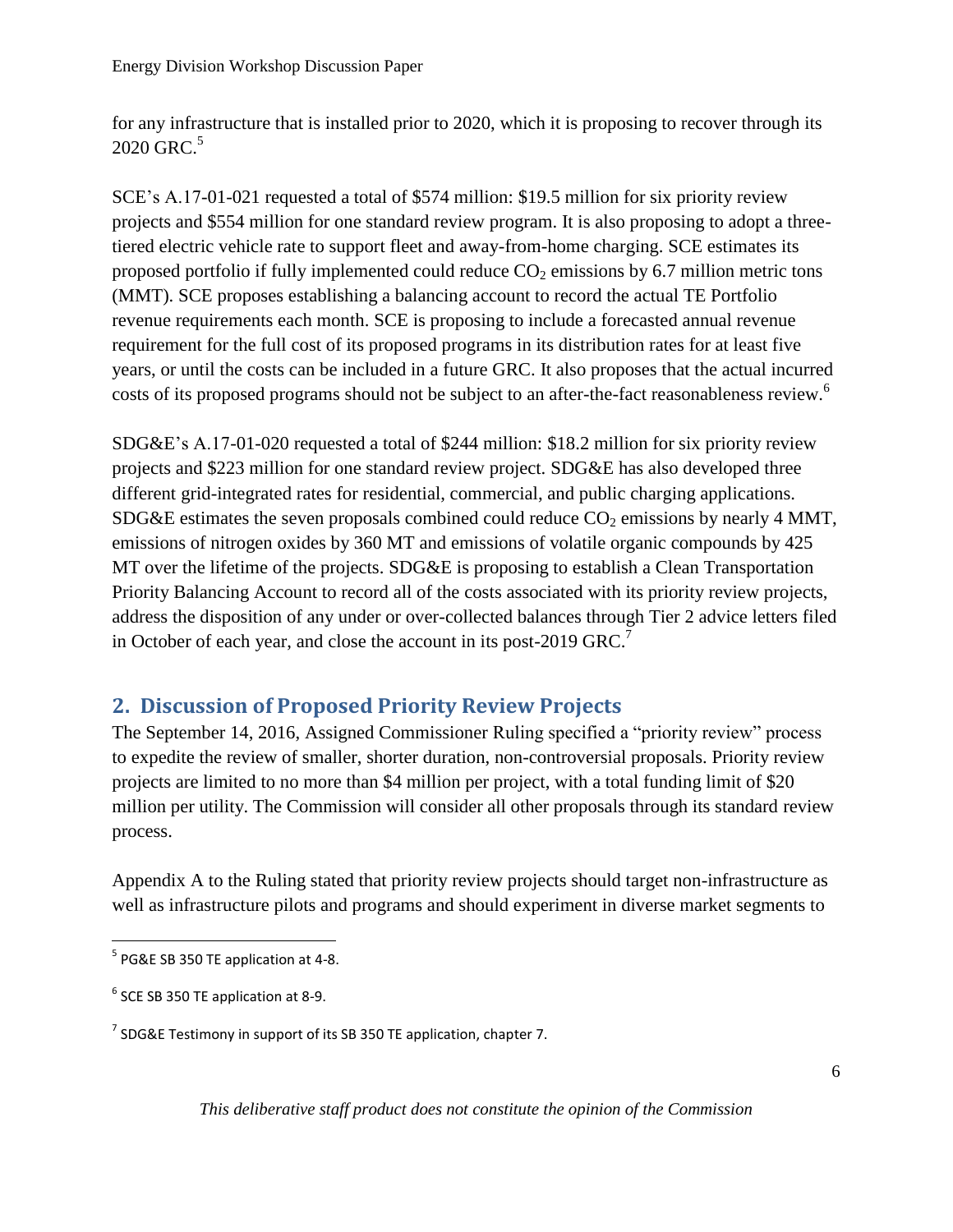inform the eventual design of scaled programs that will be crucial to achieve substantial reductions in criteria air and GHG pollutants from the on-road light, medium and heavy duty, off-road, maritime, aviation, and rail sectors in the near term.

To facilitate review and discussion, Energy Division has grouped each of the 17 priority review proposals into the following categories as shown in Appendix A:

- On-road medium- and heavy-duty charging infrastructure
- Off-road charging infrastructure
- Residential charging infrastructure
- Public fast charging
- Electric taxi or ridesharing incentives
- Customer education and outreach
- Open request for proposals

The April 13, 2017, Scoping Memo included a list of questions and issues establishing the scope of the priority review projects.

- 1. Do the proposed priority review projects meet the SB 350 requirements for TE? (See §§ 740.12, 740.3, and 740.8; Health and Safety Code § 44258 and following; ACR at 25-26)
- 2. Is there a need to amend the priority review projects, and what should be the process to accomplish that?
- 3. Do the priority review projects meet the criteria set forth in the ACR?
- 4. Do the priority review projects address safety concerns set forth in §§ 740.8(a) and 740.12(b)?
- 5. Have the priority review projects addressed the rate design issues raised by various parties? (e.g., demand charges, mandatory vs. optional participation.)
- 6. What specific ratepayer benefits will result from the proposals? (See § 740.8)
- 7. Are the proposed priority review projects reasonable and in the ratepayers' interests? (See §§ 740.3 and 740.8)
- 8. What kind of data gathering, reporting, and evaluation requirements should be imposed?
- 9. What kind of cost recovery mechanisms (e.g., balancing account) should be adopted for these priority review proposals?
- 10. Do the proposed priority review projects adequately address low-income communities and moderate-income communities? (See SB 350 and SB 1275 Charge Ahead California)

To focus the discussion at the workshop, participants should review these broader scoping questions along with the more specific issues identified below for each priority review project category. For some pilots, Energy Division has identified additional questions related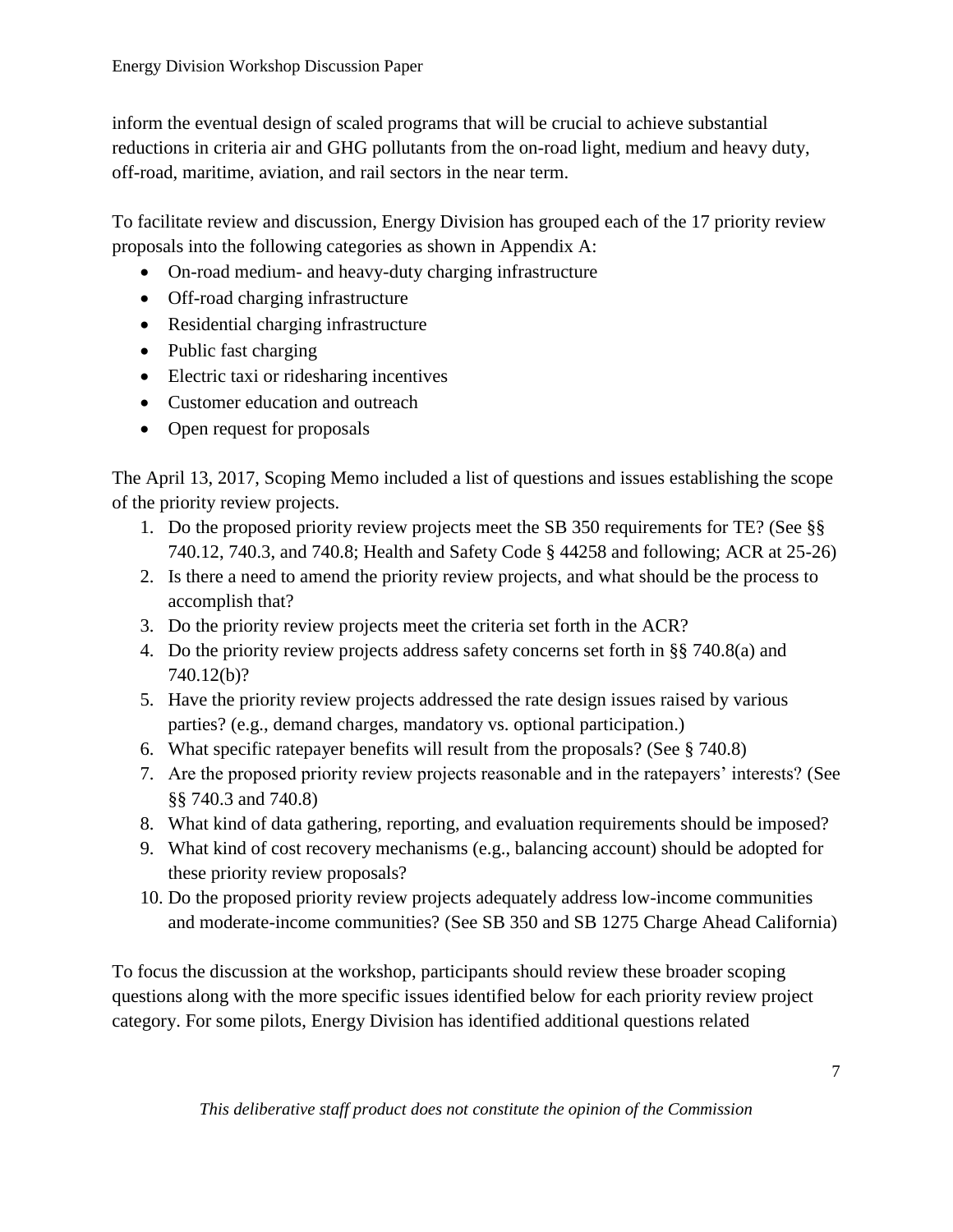specifically to that pilot that we do not plan to address during the workshop, but that parties may respond to in written briefs.

# <span id="page-7-0"></span>**2.1 Residential infrastructure**

Energy Division proposes the following workshop discussion questions related to the one priority review proposal to support residential infrastructure:

- 1. How should the rebate amount be calculated?
- 2. Should the rebate be subject to an income cap, or should the rebate be tiered, to more directly assist low- and moderate-income customers?
- 3. Should a specific target be established for customers in disadvantaged and low- and moderate-income communities?
- 4. Is the pilot in the interest of ratepayers? If not, can it be modified?

## **2.1.1 SCE Residential Make-Ready Pilot (\$4 million) <sup>8</sup>**

<span id="page-7-1"></span>SCE is proposing a program to offer rebates to residential customers to help cover the costs of hiring electricians, installing new circuits, and associated permitting for installing the makeready infrastructure needed to install an electric vehicle charger. The rebate would not cover the cost of electric vehicle chargers. The rebate will be offered in two tiers, one for customers subscribing to SCE's whole-house time-of-use (TOU) rate and one for customers subscribing to a separately-metered EV TOU rate plan. For the separately-metered rate, SCE states that it does not anticipate a submetering protocol will be adopted by the time this project would launch, so it is proposing to install a new utility meter parallel to each existing customer's meter to separately measure their EV energy consumption.<sup>9</sup> SCE plans to provide customers with educational materials to help them select the best rate for their energy usage. SCE estimates that 5,000 customers could participate in the rebate pilot project.

SCE proposes to collect and report a number of metrics associated with its residential infrastructure pilot, including the number of participants by customer segment (single-family residence, multi-unit dwelling, disadvantaged community) and number of customers that are left unserved if the pilot's budget is exhausted before all interested customers are served. SCE also plans to track and report costs associated with electrical work and permitting. It will also measure and report customer preference between the whole-house TOU rate and the separately-

 $^8$  SCE Testimony in support of its SB 350 TE application at 29.

 $^9$  SCE response to Energy Division data request 1 at 32.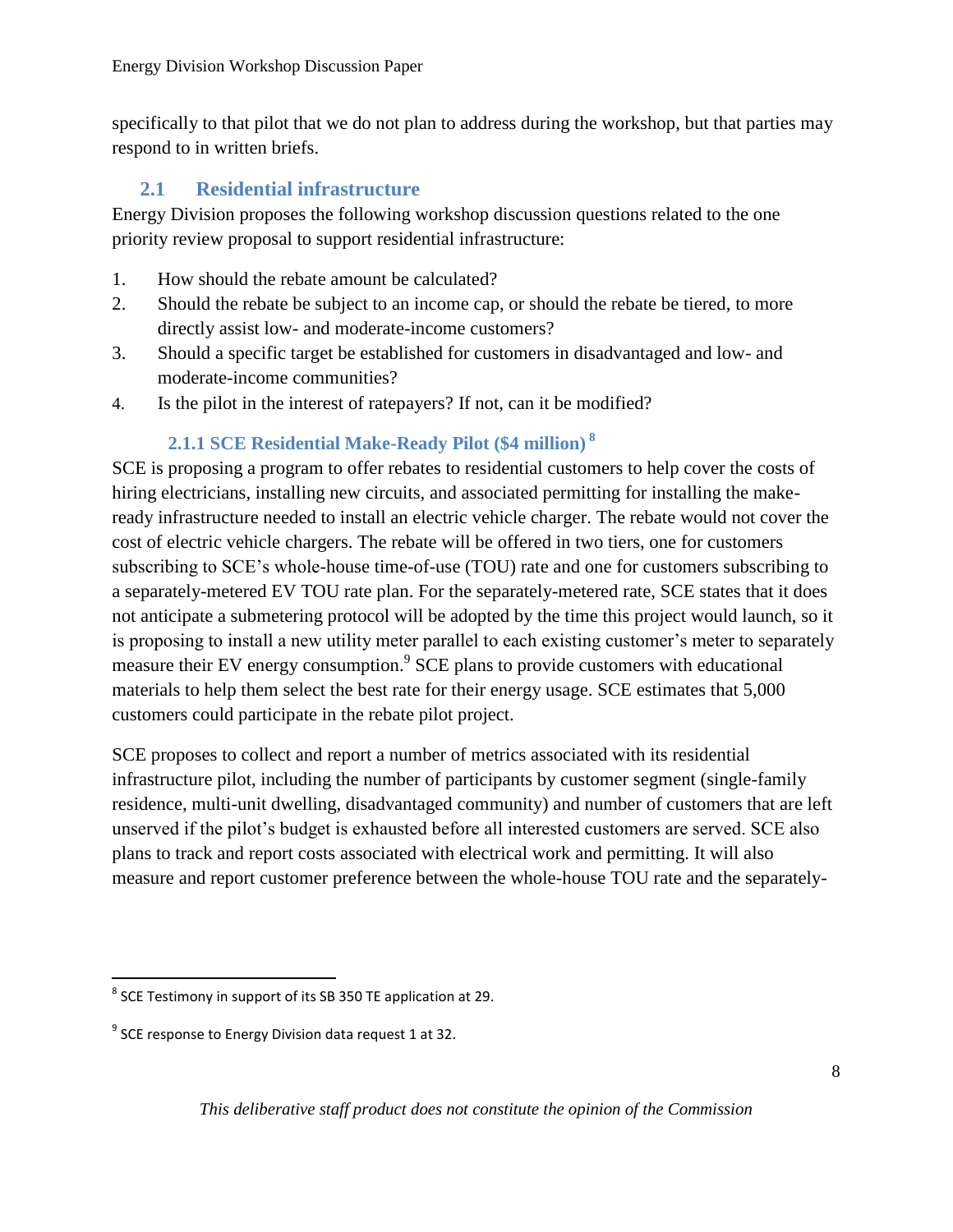metered TOU rate, load profiles including adherence to off-peak periods and overall customer satisfaction with the pilot program and TOU rates.<sup>10</sup>

#### **Additional Pilot-Specific Questions for Consideration**

1. Should the rebate only apply to customers who buy electric vehicles after SCE launches the pilot?

# **2.2 Public Direct-Current Fast-Charging (DCFC)**

<span id="page-8-0"></span>Energy Division proposes the following workshop discussion questions related to the two public direct-current fast-charging priority review proposals:

- 1. SCE proposes to install DCFC stations in densely-populated urban areas that are not near highways, in an effort to serve residents of multi-unit dwellings that may not have charging options at home, and states that it will specifically target disadvantaged communities. SDG&E states that it is targeting disadvantaged communities through its Electrify Local Highways proposal because the Caltrans sites it intends to target are in or adjacent to disadvantaged communities. Do these two programs adequately target and provide benefits for low- and moderate-income and disadvantaged communities? Should specific targets or provisions be adopted to ensure those communities benefit from these programs?
- 2. Site hosts of SCE's DCFC stations will be required to take service on a TOU rate and participate in a demand response program. SDG&E is proposing a new public gridintegrated rate aimed at incentivizing customers to charge during off-peak hours. Do these proposed rates represent adequate load management planning? Should any other load management criteria be required? How will the rates in these programs help stabilize the grid and support renewables integration?
- 3. SCE aims to support five DCFC sites and SDG&E is proposing to install, own and operate charging stations at four Caltrans sites. How could these programs be scaled up if successful?
- 4. Have the utilities provided sufficient justification for equipment ownership and mitigated any adverse impacts on competitive markets?
- 5. Is the pilot in the interest of ratepayers? If not, can it be modified?

 $10$  SCE testimony in support of its SB 350 TE application at 33.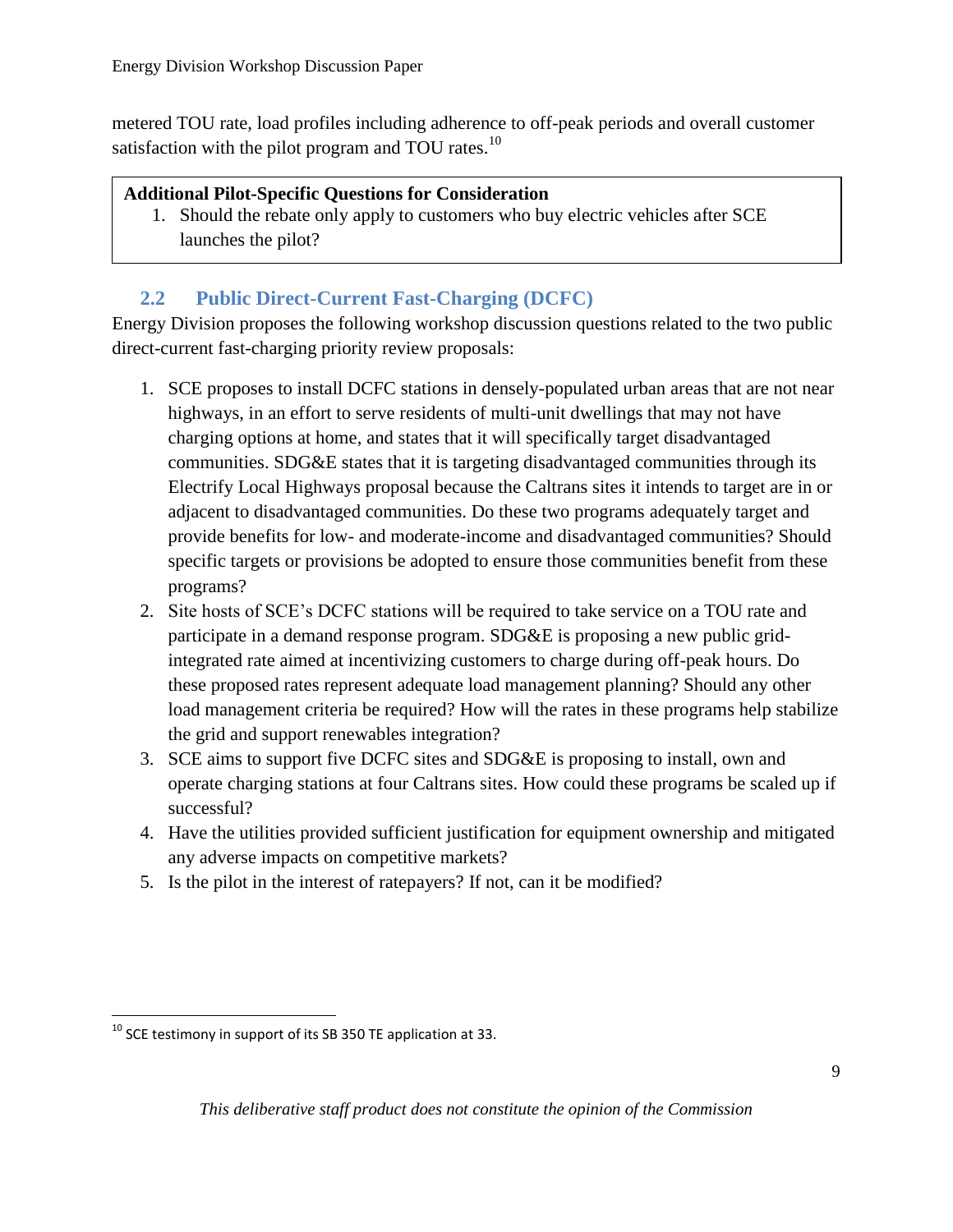# **2.2.1. SCE Urban DCFC Pilot (\$3.98 million) <sup>11</sup>**

<span id="page-9-0"></span>SCE is proposing a pilot project to help deploy fast-charging sites in urban areas. SCE would install and maintain utility-owned make-ready infrastructure, offer rebates for DCFC stations, and collect and report data about the sites' utilization to guide future programs. Site owners would have to agree to participate in a demand response program to be eligible for the rebates. SCE aims to support five DCFC sites clustered in urban areas with up to five dual-port charging stations at each site, for a total of 50 ports. The project intends to support sites that would provide fast charging options for people that do not have access to home or overnight charging.

For its DCFC program, SCE proposes to monitor and report the number of charging events, times of use and duration of charging, as well as the stations' load profiles, adherence to off-peak periods and participation in demand response events.<sup>12</sup>

# **Additional Pilot-Specific Questions for Consideration**

- 1. What type of site selection criteria should be adopted to ensure the DCFC clusters are serving multi-unit dwellings (MUD)?
- 2. How can SCE assess whether the DCFC clusters increase EV adoption in the MUD sector?

# **2.2.2. SDG&E Electrify Local Highways Project (\$4 million) <sup>13</sup>**

<span id="page-9-1"></span>SDG&E is proposing a partnership with Caltrans through which the utility would install, own, operate and maintain 20 Level 2 (L2) charging stations and two DCFC stations at four Caltransowned park-and-ride locations that are all open 24 hours a day, seven days a week. All customers of the charging stations at the Caltrans sites will be eligible to sign up for SDG&E's proposed public charging grid integration rate. Customers could also utilize credit card charging equipment to use the stations. Existing SDG&E customers could have their charging costs applied to their SDG&E bill.<sup>14</sup> SDG&E estimates that each of the four sites could fully charge up to 30 vehicles to charge at each site each day. Caltrans has prioritized four locations within or adjacent to disadvantaged communities and are already scheduled to undergo upgrades or construction.<sup>15</sup>

 $\overline{a}$  $^{11}$  SCE testimony in support of its SB 350 TE application at 38.

 $12$  SCE testimony in support of its SB 350 TE application at 41.

 $13$  SDG&E testimony in support of its SB 350 TE application, chapter 3 at RS-17.

<sup>&</sup>lt;sup>14</sup> SDG&E response to Energy Division data request 1 at 17.

<sup>&</sup>lt;sup>15</sup> SDG&E response to Energy Division data request 1 at 15.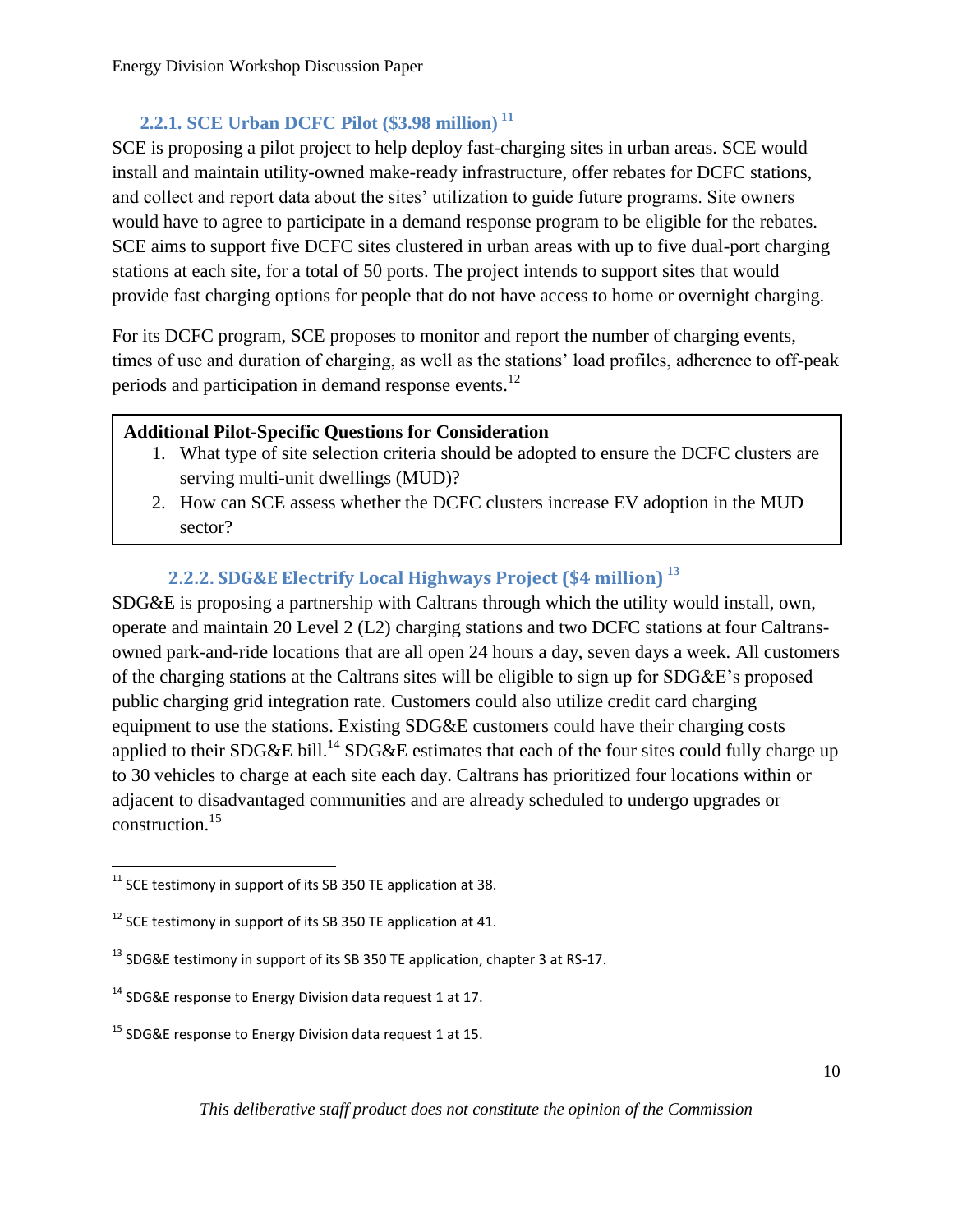SDG&E proposes to monitor the usage data from the charging stations at the Caltrans sites to study charging patterns at long-duration, public locations. It also proposes to use the program to test hourly, grid-integrated pricing in the public domain and test standards set for public charging signage and rate displays. The utility intends to share data collected through the program with the CPUC and other stakeholders.<sup>16</sup> SDG&E proposes that pilot participants will take service on their proposed Public Grid-Integrated Rate as described in Section 2.8 below.

#### **Additional Pilot-Specific Questions for Consideration**

1. How can SDG&E ensure the DCFC and L2 chargers are well-utilized, given many parkers at Caltrans stations may be commuters that do not have to travel far between home and the parking lot?

# **2.3 Taxi and Ridesharing Proposals**

<span id="page-10-0"></span>Energy Division proposes the following workshop discussion questions related to the two taxi/ridesharing priority review proposals:

- 1. SCE proposes to pay incentives to rideshare drivers that exceed a certain number trips in a given time period, and SDG&E proposes a variety of incentives to encourage taxi/shuttle/rideshare drivers to use electric vehicles, including installing infrastructure and providing a fuel credit. Do these proposals provide clear incentives for drivers to purchase electric vehicles and increase electric vehicle miles traveled?
- 2. Is it appropriate for a utility to install, own and operate L2 charging stations at TNC/taxi/rideshare drivers' homes given the utility's lack of insight into how long those customers may remain TNC/taxi/rideshare drivers? Does placing a utility-owned asset within an enclosed residential facility create a new liability for the utility that could impact ratepayers?
- 3. Are incentives to taxi/shuttle/rideshare companies an appropriate use of ratepayer funds? How would these programs serve the interest of ratepayers?
- 4. How could these programs directly benefit low- and moderate-income and disadvantaged communities?
- 5. How could these programs be scaled up if successful? Are there other potential sources of funding to provide these types of incentives?
- 6. Are the pilots in the interest of ratepayers? If not, can they be modified?
- 7. Do these pilots meet the environmental and other objectives in SB 350?

<sup>&</sup>lt;sup>16</sup> SDG&E testimony in support of its SB 350 TE application, chapter 3 at RS-18.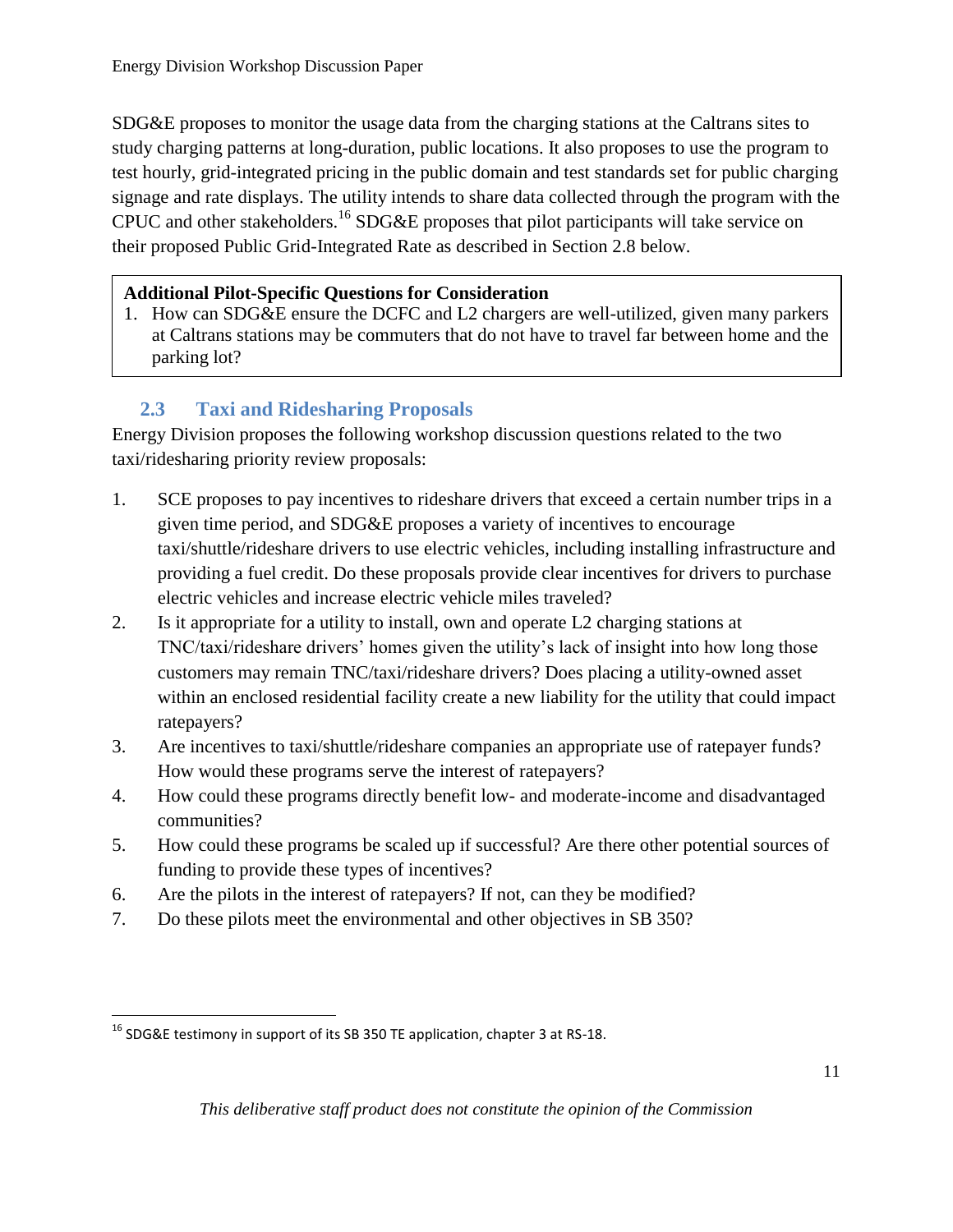# **2.3.1 SDG&E Green Taxi/Shuttle/Rideshare Program (\$3.5 million) <sup>17</sup>**

<span id="page-11-0"></span>SDG&E proposes to partner with taxi, shuttle and rideshare companies for a multi-pronged pilot project. SDG&E intends to: (1) install grid-integrated DCFC and L2 charging stations at the lots of taxi and rideshare companies, (2) install L2 charging stations at driver homes (3) offer incentives for vehicle procurement and fueling and (4) provide a grid-integrated rate. The charging infrastructure installed through this pilot would only be available to program participants, and all participants of this program would be required to sign up for SDG&E's proposed public grid-integrated rate, as described in Section 2.8 below.

SDG&E proposes to study the charging patterns, location requirements and operational needs specific to taxi/shuttle/rideshare services and whether the proposed public grid integration rate encourages off-peak charging. SDG&E intends to incorporate solar/energy storage in at least one location. The project would consist of up to five sites, each with one DCFC and two L2 charging stations. According to SDG&E, the project and incentives could support up to four new EV taxis, four new electric shuttles and 50 TNC/rideshare EVs.

For its green taxi/shuttle/rideshare program, SDG&E has proposed a monitoring and evaluation plan to determine whether the grid-integrated rate can be effectively integrated with taxi/rideshare/shuttle use patterns; factors that increase utilization rates of the charging equipment; the optimal ratio of DCFC and Level 2 charging facilities for taxi/rideshare/shuttle companies; and whether the project results in increased EV adoption among taxi/rideshare/shuttle companies.<sup>18</sup>

#### **Additional Pilot-Specific Questions for Consideration**

1. Would it be more effective for SDG&E to focus on one use case rather than several different ones as described in this proposal?

# <span id="page-11-1"></span>**2.3.2 SCE EV Driver Rideshare Reward Pilot (\$4 million) <sup>19</sup>**

SCE is proposing pilot project that would offer a monetary reward to licensed rideshare or taxi drivers that use an EV and exceed a specified number of rides in a given time period. SCE will conduct outreach to promote the pilot to existing and potential EV drivers and monitor and evaluate the charging needs of EV rideshare drivers. SCE proposes to target customers in disadvantaged communities by directing them to existing low-income electric vehicle purchase

 $\overline{\phantom{a}}$  $17$  SDG&E testimony in support of its SB 350 TE application, Chapter 3 at RS-61.

<sup>&</sup>lt;sup>18</sup> SDG&E testimony in support of its SB 350 TE application, chapter 3 at RS-76.

 $19$  SCE testimony in support of its SB 350 TE application at 34.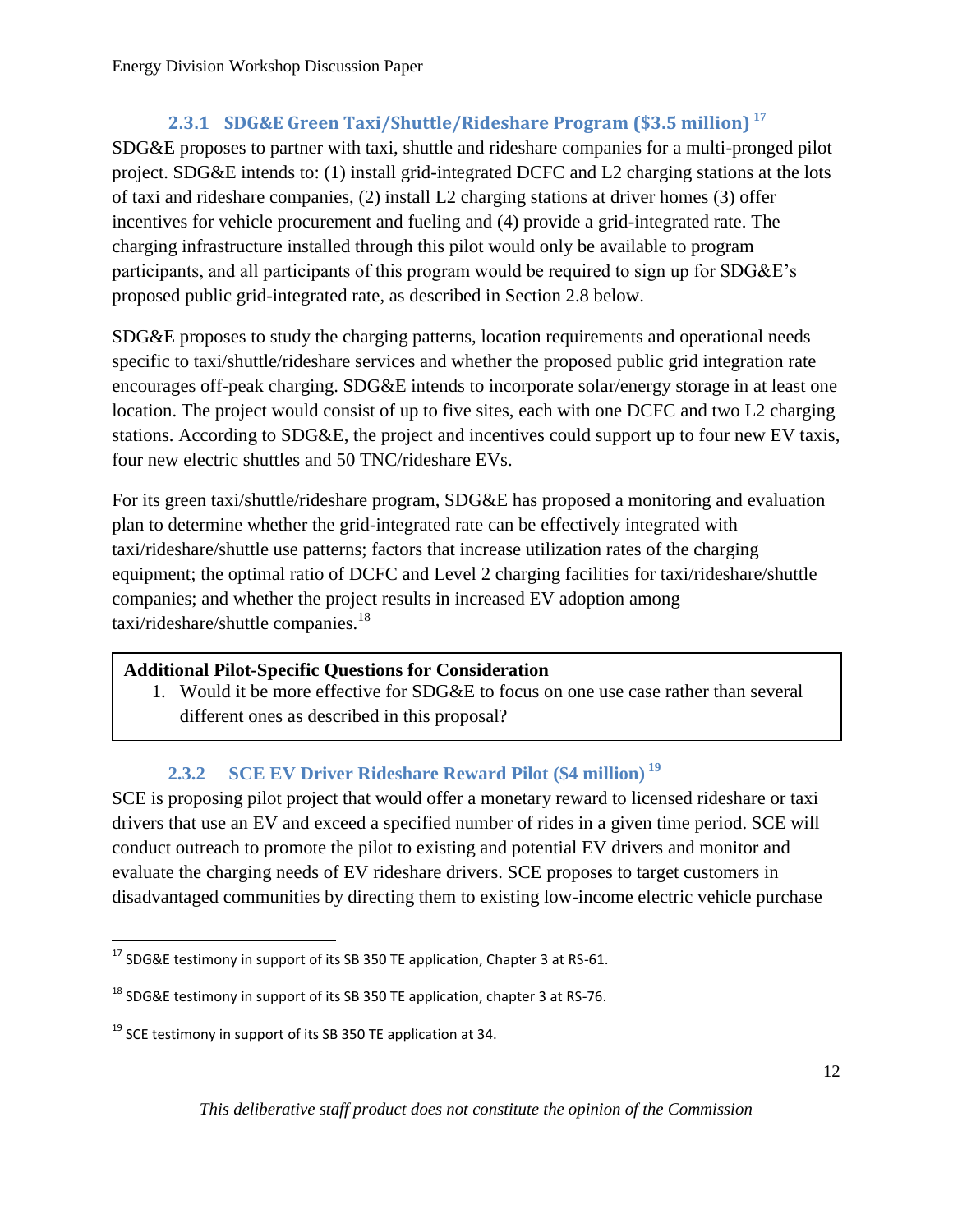incentives. Of the total program budget, \$2.8 million would go towards providing \$200 driver incentives, which would equate to  $14,409$  rebates over a 12-year period.<sup>20</sup>

SCE proposes to track and report the number of program participants by vehicle type and whether the drivers are operating or living in a disadvantaged community. It also plans to conduct a survey and report the results regarding benefits and challenges of using an EV for ridesharing. SCE also plans to tally and report the number and amounts of incentives paid and total number of miles traveled. $^{21}$ 

#### **Additional Pilot-Specific Questions for Consideration**

- 1. Would these monetary incentives encourage the adoption of electric vehicles by rideshare drivers that otherwise would not?
- 2. Should the program be limited to one incentive payment per driver?

# **2.4.Onroad medium- and heavy-duty infrastructure**

<span id="page-12-0"></span>Energy Division proposes the following workshop discussion questions related to the five priority review proposals to support on-road medium- and heavy-duty infrastructure:

- 1. Each utility is proposing one or two pilots for medium/heavy duty on-road infrastructure. Are there enough differences between the pilots, so that each utility is testing or learning something that can be shared with the other utilities, rather than duplicating efforts? How should all of the lessons learned for this sector be coordinated and shared?
- 2. PG&E and SCE propose to deploy and own make-ready infrastructure in their pilots, while SDG&E proposes to own the electric vehicle service equipment (EVSE) as well. For PG&E's fleet pilot, it proposes to own any potential charge management and energy storage systems on behalf of its participating customers. Have the utilities provided sufficient justification for equipment ownership and mitigated any adverse impacts on competitive markets?
- 3. SDG&E's fleet pilot proposes installing all charging infrastructure without requiring a host participation payment; SCE's transit pilot and PG&E's fleet pilot propose installing the make-ready infrastructure and providing the site host a partial rebate on the EVSE; PG&E's school bus pilot will install the make-ready infrastructure, but not provide a rebate on the EVSE. In all cases, the participating customer will need to procure the electric vehicles. Is this enough of a commitment from the customer? Is it reasonable for ratepayers to cover all other costs?

 $^{20}$  SCE response to Energy Division data request 1 at 39.

 $21$  SCE testimony in support of its SB 350 TE application at 37.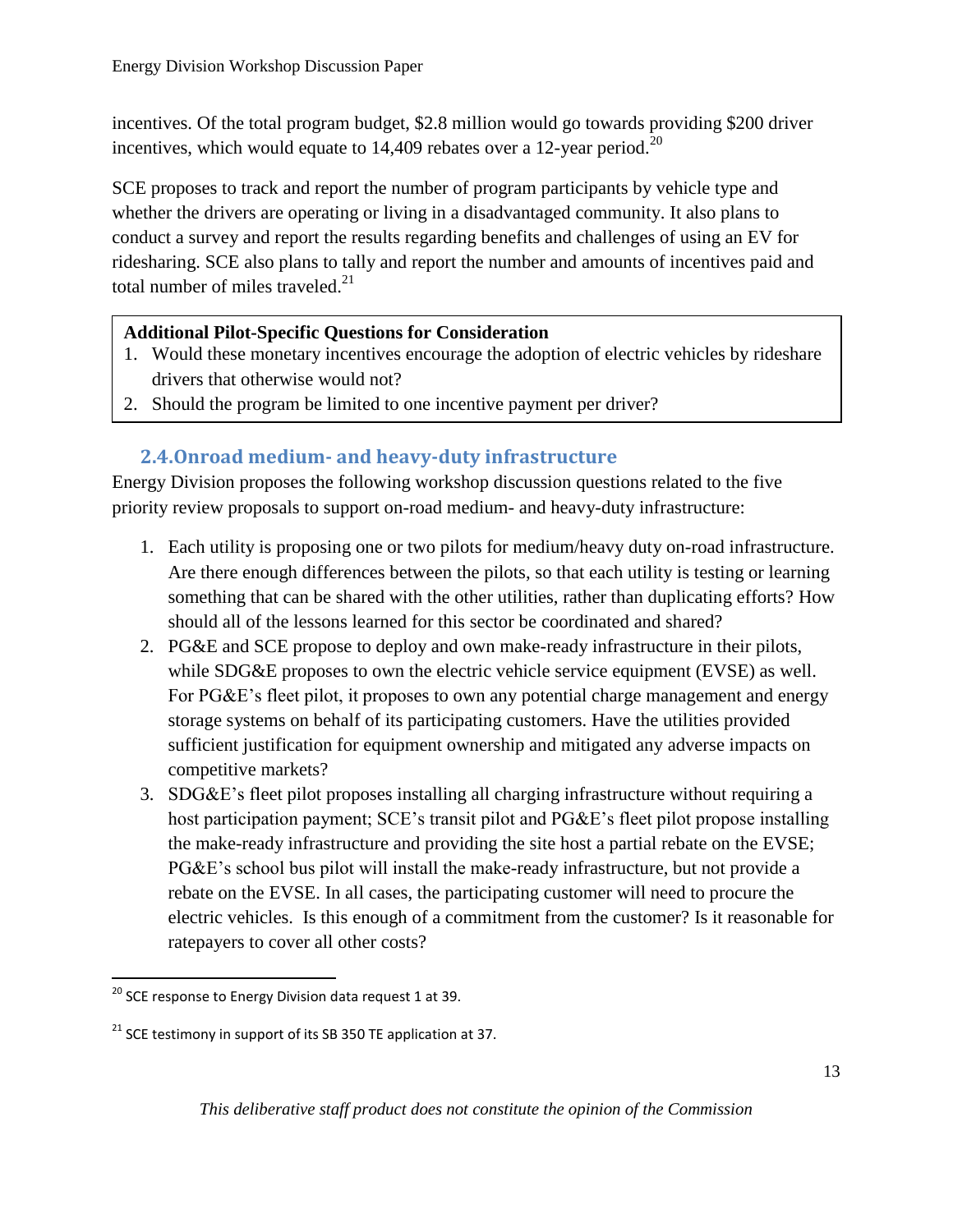- 4. SDG&E states that it expects contracts with the site host to be for 10 years. How long should the utilities require participating customers to agree to use and keep charging infrastructure? How will the utilities ensure access to the sites to maintain infrastructure?
- 5. SDG&E's fleet pilot proposes two of three targeted UPS sites will be located in disadvantaged communities. SCE and PG&E do not state specific goals for serving disadvantaged communities for their pilots. Do the pilots appropriately benefit lowincome and disadvantaged communities? Should any of the proposed EVSE rebates be tiered to encourage adoption in DACs?
- 6. If successful, how could these pilots be scaled in the future?
- 7. Are the pilots in the interest of ratepayers? If not, can they be modified?

#### **2.4.1 SCE Electric Transit Bus Make-Ready Program (\$3.98 million)<sup>22</sup>**

<span id="page-13-0"></span>SCE will support government transit agencies with in-depot or on-route charging by installing and maintaining utility-owned make-ready infrastructure and providing charging station rebates. Any of the 16 transit agencies in SCE's territory could apply for the program.<sup>23</sup> The customer must take service on a time-of-use rate. SCE estimates it could serve up to 20 charge ports and rebates through the project, and reduce annual emissions by about  $1,600$  MT CO<sub>2</sub>, 8 MT NOx and 0.13 MT PM.

SCE proposes to issue a final pilot report with actual costs.

<span id="page-13-1"></span>**2.4.2. PG&E Medium- or Heavy-Duty Fleet Customer Demonstration (\$3.4 million)<sup>24</sup>** PG&E proposes to partner with a customer that operates a fleet of medium- or heavy-duty vehicles and assist the customer in deploying EVs by providing: (1) utility-owned make-ready charging infrastructure, (2) an incentive for EV chargers, and (3) technical assistance in rate optimization and demand management. PG&E would provide technical assistance to help the customer reduce electricity costs on their existing rate. It expects this pilot would support 2-10 new electric vehicles.

PG&E will develop a handbook for other fleets based on lessons learned. PG&E proposes a final pilot report including: total cost of ownership evaluation, cost and savings of demand mitigation strategies, customer success and willingness to expand electric fleet, GHG/PM savings in comparison to existing fleet, and lessons learned.

 $\overline{\phantom{a}}$ 

<sup>&</sup>lt;sup>22</sup> See SCE Testimony at 42.

<sup>&</sup>lt;sup>23</sup> SCE Data Response to Energy Division Question 13.

<sup>&</sup>lt;sup>24</sup> See PG&E Testimony at 2-2.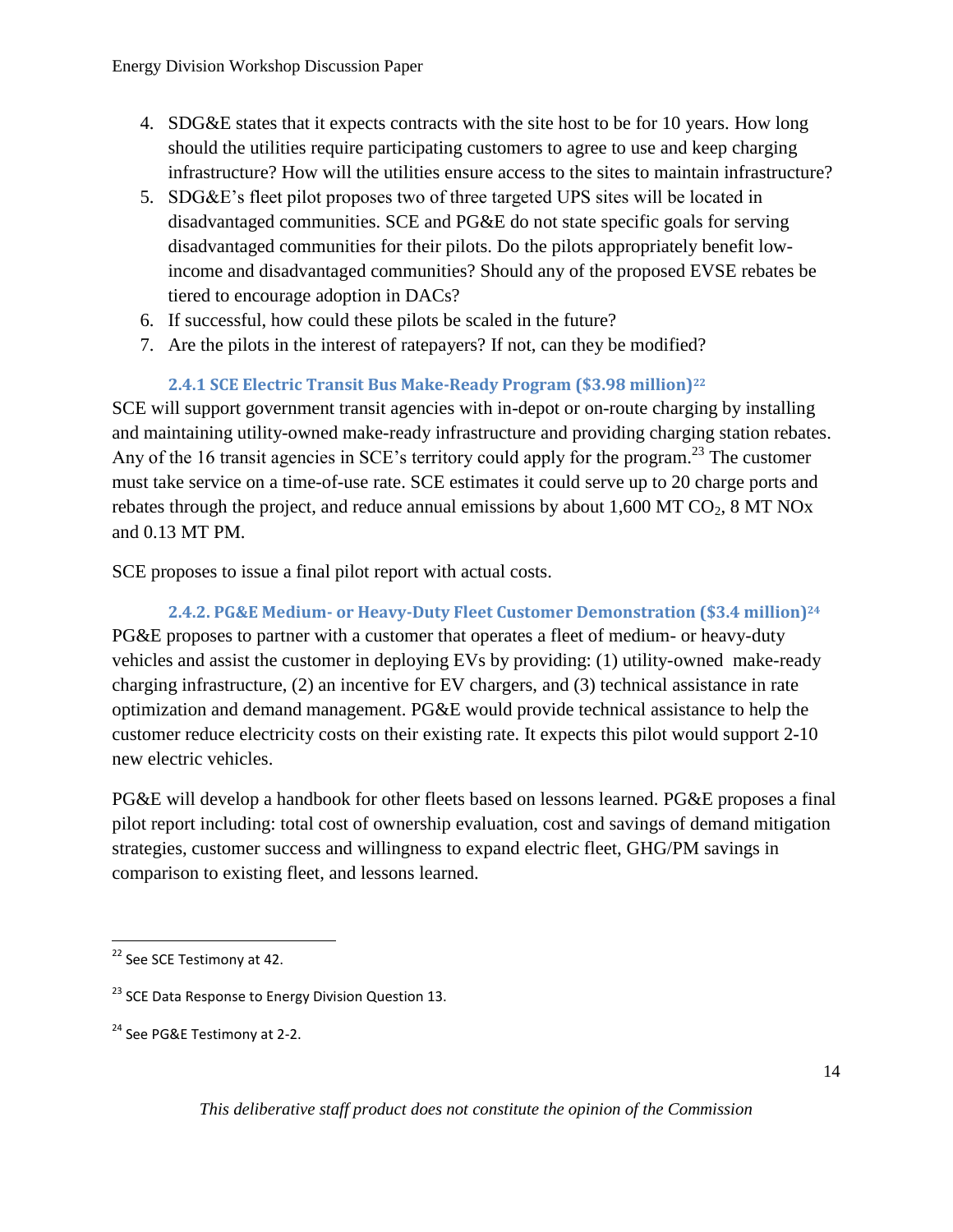#### **2.4.3. PG&E Electric School Bus Renewables Integration Pilot (\$3.4 million)<sup>25</sup>**

<span id="page-14-0"></span>PG&E proposes to partner with a school customer to provide incentives for managed charging and provide utility-owned make-ready infrastructure to support 2-5 school buses. School buses are ideal for integrating with solar production because they have predictable duty cycles: they are in use for routes in the morning and afternoon, but parked and available to charge during midday. PG&E states that it will explore opportunities to manage the charging of the buses so they charge when possible during times with excess renewable energy mid-day. Incentives to charge during mid-day could include participation in a demand response program, or some other mechanism.

PG&E proposes a final pilot report including: total cost of ownership evaluation, customer success and willingness to expand electric fleet, GHG/NOx savings compared to existing fleet, battery degradation and effects of charging cycles on battery life, and success of strategies aimed at shifting EV charging to periods of over-generation.

#### **Additional Pilot-Specific Questions for Consideration**

- 1. What principles or criteria should PG&E consider in developing the proposed incentives for buses to charge in response to grid conditions?
- 2. Are existing demand response programs appropriate for school bus load and usage patterns, or would PG&E need to develop another incentive to manage school bus charging?
- 3. What existing work with electric school buses should PG&E's pilot leverage?

# **2.4.4. SDG&E Fleet Delivery Services (\$3.7 million)<sup>26</sup>**

<span id="page-14-1"></span>SDG&E proposes to partner with UPS and other fleet delivery service providers to help study their specific EV charging needs. SDG&E will: (1) provide charging infrastructure at six locations, (2) develop load management plans to minimize grid impacts, and (3) gather and analyze data on usage patterns and other operational needs specific to delivery fleets. It will install 20 Level 2 stations<sup>27</sup> and one DC fast charger at each location. The project could support up to 90 electric fleet delivery vehicles (60 for UPS and 30 for another fleet), which could result in an estimated annual GHG reduction of 894 MT  $CO<sub>2</sub>$ . SDG&E proposes to own all of the charging equipment, but would not require a participation payment, under the assumption that

l <sup>25</sup> See PG&E Testimony at 2-10.

<sup>&</sup>lt;sup>26</sup> See SDG&E Testimony Chapter 3 at RS-43.

<sup>&</sup>lt;sup>27</sup> SDG&E anticipates participating vehicles will use standard Level 2 connectors. (SDG&E Data Response to Energy Division Question 3).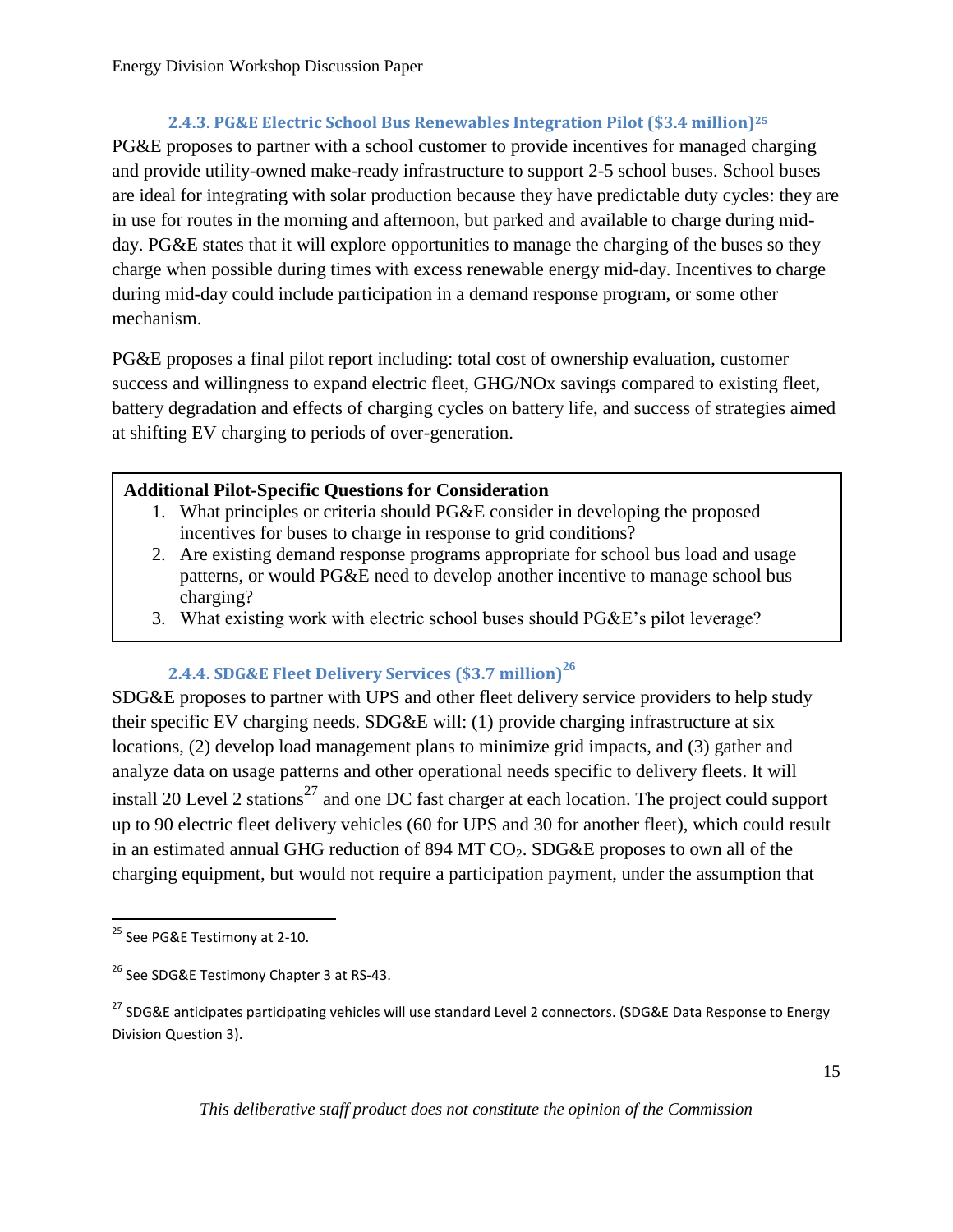participants will need to procure more expensive electric vehicles to participate in the pilot. SDG&E expects a contract with the site host for 10 years.<sup>28</sup> SDG&E would install data loggers on the vehicles to collect data on miles driven, speed, energy consumed, etc. SDG&E would own and maintain all components of the assets for the FERC lifespans of the assets.<sup>29</sup>

Participating fleets would use SDG&E's proposed commercial grid integration rate (GIR) as described in Section 2.8 below. The commercial GIR would also be available to commercial customers that are not participating in this pilot.

SDG&E proposes to work with CALSTART to conduct the pilot evaluation. To analyze vehicle performance and energy use, CALSTART would develop a data collection test plan and complete quarterly and final reports. CALSTART would also assess grid impacts of the pilot, and develop future grid impact scenarios based on demand assessment and future growth.

# **2.4 Off-road infrastructure**

<span id="page-15-0"></span>Energy Division proposes the following workshop discussion questions related to the five priority review proposals to support off-road infrastructure:

- 1. Are these projects located in areas airport, port, truck stop that will appropriately benefit disadvantaged communities?
- 2. SDG&E's two pilots propose owning the EVSE, while SCE's propose owning the makeready infrastructure only. It is unclear exactly which components PG&E would own in the truck stop proposal. Have the utilities provided sufficient justification for equipment ownership and mitigated any adverse impacts on competitive markets?
- 3. For how long should the utilities require participating customers to agree to use and keep charging infrastructure? How will the utilities ensure access to the sites to maintain infrastructure?
- 4. All of the proposals are specific to certain vehicle types. What is the potential to scale the pilots, and will scaling bring meaningful levels of benefits? Do the lessons learned from these specific applications translate to other sectors?
- 5. Are the pilots in the interest of ratepayers? If not, can they be modified?

l

 $^{28}$  SDG&E further states that it would be responsible for maintaining all components of the assets involved in the project per the FERC lifespans of the assets. (SDG&E Data Response to Energy Division Question 2).

<sup>&</sup>lt;sup>29</sup> SDG&E Data Response to Energy Division Question 2.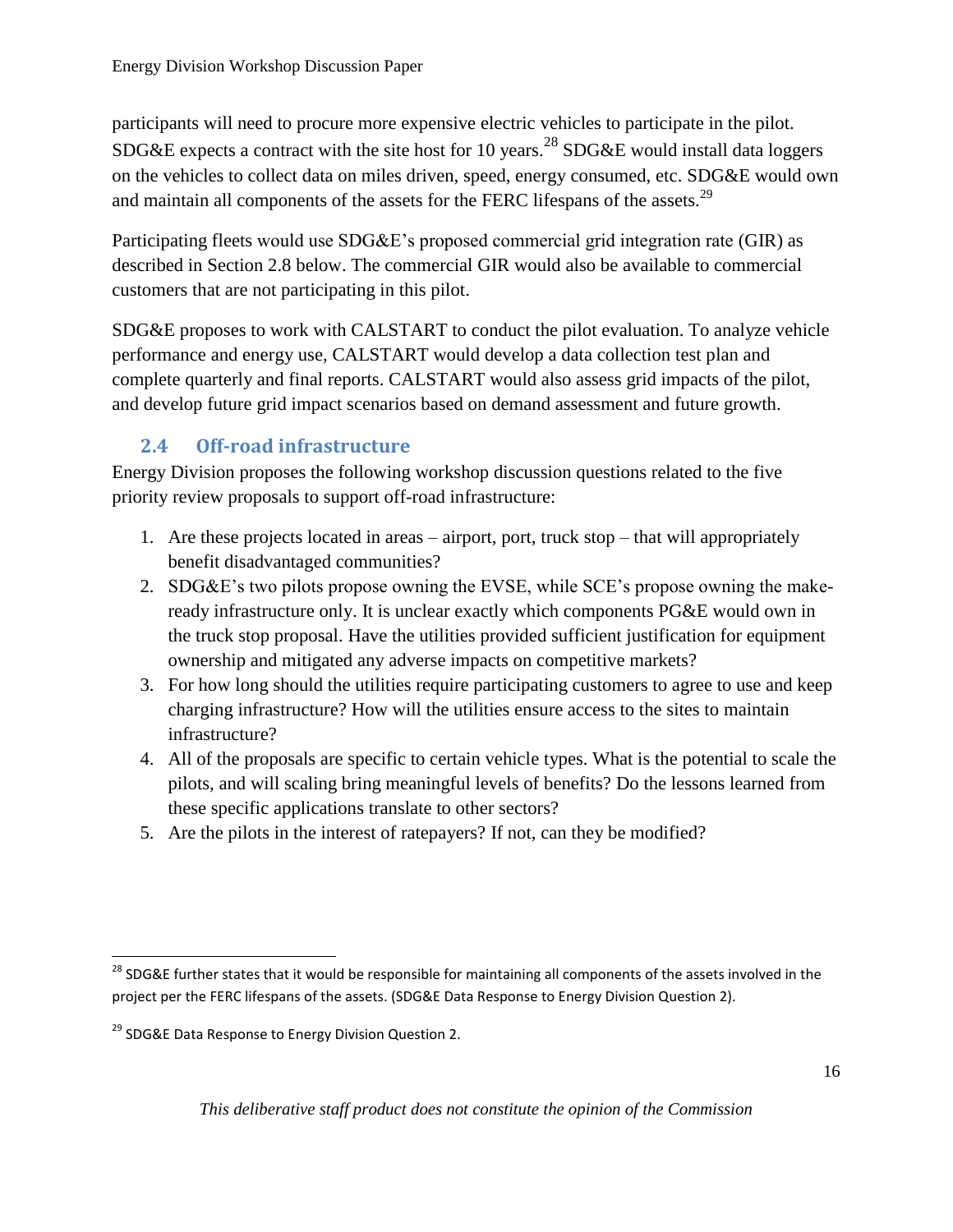# 2.4.1 **SDG&E Airport Ground Support Equipment (\$2.8 million).<sup>30</sup>**

<span id="page-16-0"></span>SDG&E will increase the number of charging ports available to ground support equipment (GSE) vehicles at the San Diego International Airport. In 2014, the airport had 540 total pieces of GSE equipment. It will install and own up to 45 new charge ports estimated to support 90 new electric GSE vehicles and retrofit some existing ports with metering and enabling technology. The EVSE are for lead-acid batteries and are called "industrial chargers." According to SDG&E, they typically do not come from the manufacturer with built-in utility grade submeters,  $31$  so SDG&E proposes to install load research meters alongside each EVSE. The airport and some of its vendors will seek other funding to procure the electric GSE. The supported GSE will include baggage tractors, cargo belt loaders, pushback tractors and forklifts. SDG&E states that "transportation electrification leaders such as Southwest Airlines represent the majority of electric GSE ownership at SDIA, and prefer rations of one charger per two vehicles.<sup>32</sup>

#### **Table 2 Summary of SDG&E Proposed Installations**

|                     | <b>Existing at Airport</b> | <b>SDG&amp;E Proposal</b>  | <b>Total</b> |
|---------------------|----------------------------|----------------------------|--------------|
| <b>Charge Ports</b> | 50                         | 45 new (plus 15 retrofits) | 95           |
| <b>Electric GSE</b> | .20                        | 90 new                     | 210          |

The project will also incorporate the airport's onsite 5.5MW of solar PV when developing optimized charging schedules. The project will reduce annual GHG emissions by an estimated  $1,174$  MT CO<sub>2</sub>.

SDG&E proposes a final report in which it will identify kWh consumption by electric GSE by hour, grid needs, customer needs, bill impacts, and GSE load.

<span id="page-16-1"></span>**2.4.2 SDG&E Medium/Heavy-Duty and Forklift Port Electrification (\$2.4 million).<sup>33</sup>** SDG&E proposes to install, operate and own EV charging infrastructure, load research meters, and data loggers within the San Diego Unified Port District tidelands. It expects to conduct 30-40 installations and collect consumption, charging and operational data to support future MD/HD grid-integration projects. SDG&E's current consumption, charging, and operational data for MD/HD and forklift EVs is insufficient to determine how best to integrate these load into the

l  $^{30}$  See SDG&E Testimony Chapter 3 at RS-3.

<sup>&</sup>lt;sup>31</sup> SDG&E Data Response to Energy Division Question 8.

<sup>&</sup>lt;sup>32</sup> SDG&E Data Response to Energy Division Question 1.

<sup>&</sup>lt;sup>33</sup> See SDG&E Testimony Chapter 3 at RS-32.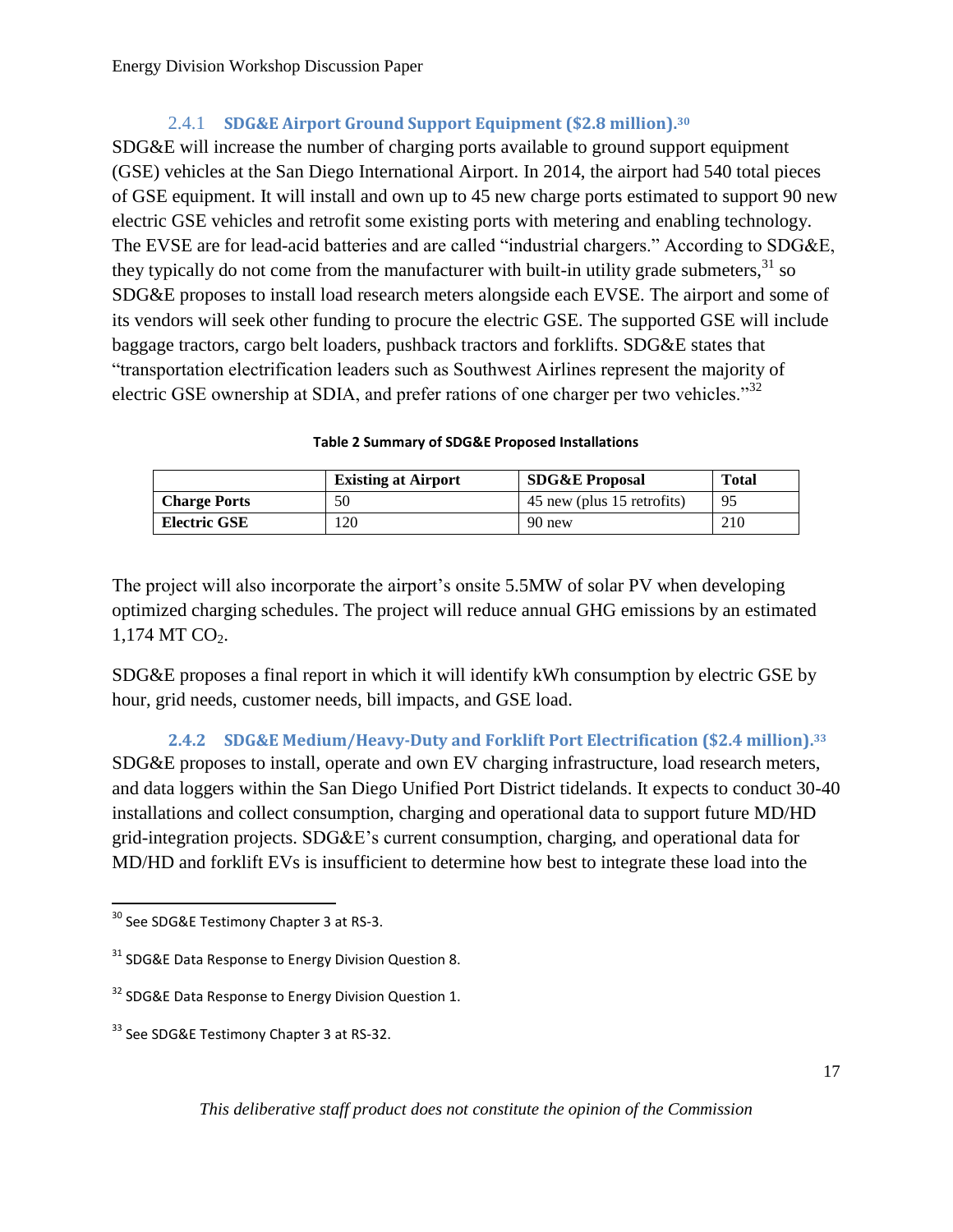grid. The port has grant funding to buy 17 MD/HD EVs and electric forklifts. If fully utilized those vehicles could result in an estimated annual GHG reduction of 228 MT  $CO<sub>2</sub>$ . SDG&E states that the majority of these projects are located within disadvantaged communities.

SDG&E proposes a final pilot report, including anonymized / aggregated data and graphs such as energy consumption relative to time, demand, and lessons learned.

## **2.4.3 SCE Port of Long Beach Rubber Tire Gantry Crane Electrification Project (\$3.04 million).34**

<span id="page-17-0"></span>SCE will install make-ready infrastructure to serve nine cranes at the Port of Long Beach. Traditional RTG cranes have electric lift and propulsion drives, with electric energy generated by on-board diesel reciprocating engines. SCE's proposed electric conversion would remove the engine and attach a long electrical cord that connects directly to the grid. The cranes would be powered by corded propulsion infrastructure, not a battery. The customer would take service on a time-of-use rate.

SCE will not design or install the infrastructure until the Port secures other funding to convert the cranes from diesel to electric power. SCE proposes to complete a final report that discusses pilot costs.

#### **Additional Pilot-Specific Questions for Consideration**

1. In addition to the time-of-use rate, should any other load management strategies be required of the crane operators?

#### **2.4.4 SCE Port of Long Beach ITS Terminal Yard Tractor Project (\$0.5 million).<sup>35</sup>**

<span id="page-17-1"></span>SCE proposes to install make-ready infrastructure to serve 24 charging ports for new electric yard tractors. The International Transportation Service Terminal has a fleet of 120 dieselpowered yard tractors and is seeking South Coast Air Quality Management District funding to buy 68 electric yard tractors. The project will support these tractors and help accelerate their deployment.

SCE proposes to complete a final report that discusses pilot costs.

#### **Additional Pilot-Specific Questions for Consideration**

1. Should SCE require any load management strategies for the yard tractors or should this pilot only focus on assessing baseline usage?

 $\overline{\phantom{a}}$ 

<sup>&</sup>lt;sup>34</sup> SCE Testimony at 46.

<sup>&</sup>lt;sup>35</sup> SCE Testimony at 49.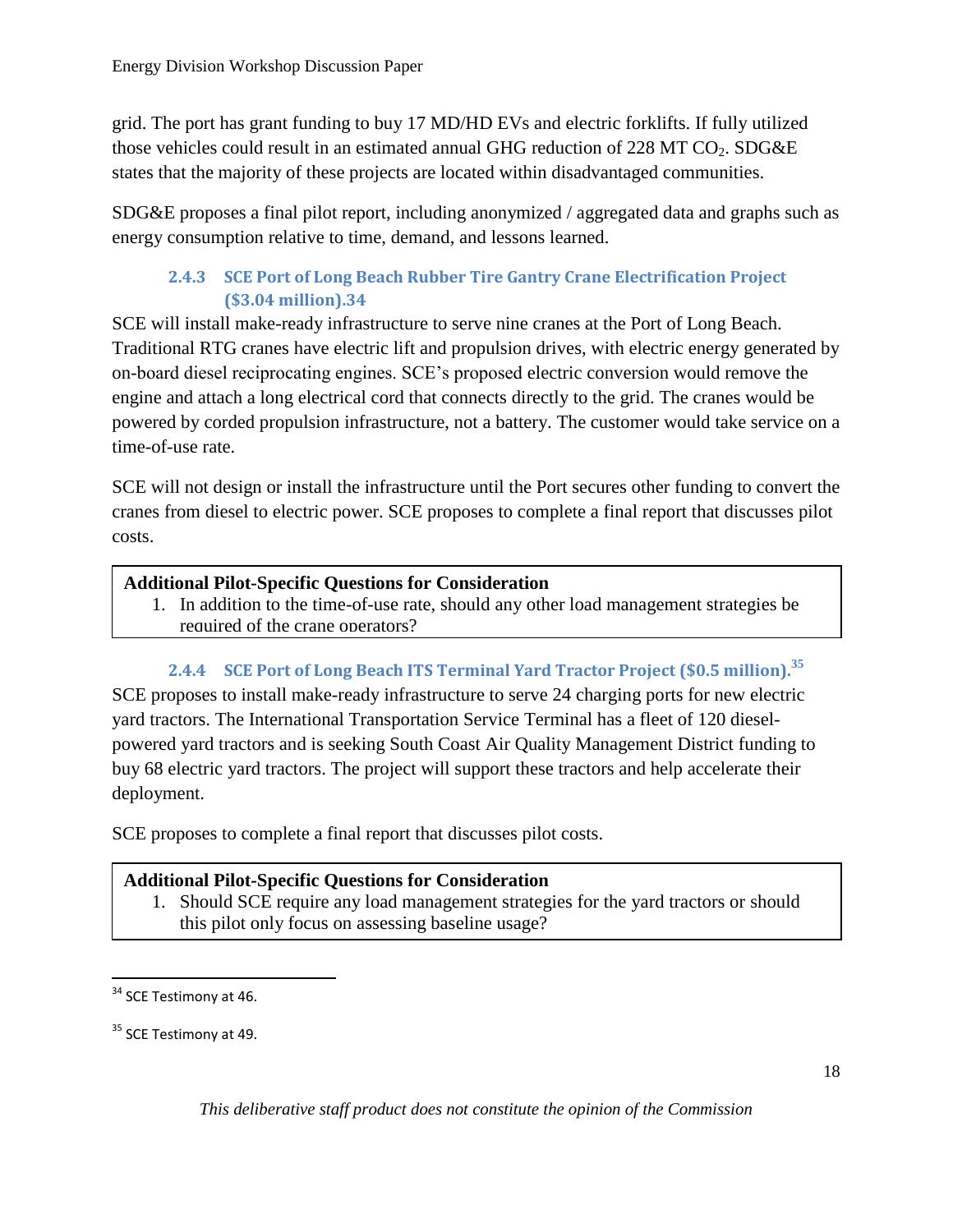# **2.4.5 PG&E Idle-reduction Technology Customer Demonstration (\$3.4 million).<sup>36</sup>**

<span id="page-18-0"></span>PG&E will demonstrate idle-reduction technologies (for truck stop electrification or truck refrigeration units) $37$  and develop a handbook for other fleets based on lessons learned. It will provide: (1) at least 15 electrified parking spaces at one parking site, (2) incentives to encourage idle-reduction, and (3) technical assistance in rate optimization and demand management. For truck stop electrification, PG&E is considering a single system technology, which provides conditioned air and electric access to the vehicle through a window attachment, and dual system technology, which provides electricity directly to the truck through an electrical connector.

PG&E proposes a final report including: total cost of ownership evaluation, cost and savings of demand mitigation strategies, customer success and willingness to expand electric fleet, GHG/PM savings compared to existing fleet, and lessons learned. Single system technologies do not require any special equipment on the truck, but dual system technologies do. PG&E does not plan to include any truck retrofits as part of this pilot, but has requested flexibility within the budget if this is necessary.<sup>38</sup>

#### **Additional Pilot-Specific Questions for Consideration**

- 1. What lessons learned from existing truck stop electrification work is relevant for PG&E's pilot design?
- 2. What kind of commitment from the site host, or study of customer interest/demand, will PG&E require before deploying infrastructure?
- 3. What type of incentives, or driver engagement, would PG&E need to conduct to ensure drivers are using the installed equipment? How will PG&E monitor whether the equipment is being used?
- 4. The EPRI Report *Initial Data for Non-Light-Duty Electric Transportation Options* that PG&E cites states that "several truck stop electrification installations have been decommissioned over the last few years…including one in Ripon, CA." Are there any lessons learned on the economic operations or challenges for the existing truck stops?

 $\overline{\phantom{a}}$ <sup>36</sup> PG&E Testimony at 2-8.

<sup>&</sup>lt;sup>37</sup> PG&E has referenced the following EPRI study in development of its non-light-duty pilots, including the Idle-Reduction Pilot: Initial Data for Non-Light-Duty Electric Transportation Options. Available at: [https://publicdownload.epri.com/PublicDownload.svc/product=000000003002009754/type=Product.](https://publicdownload.epri.com/PublicDownload.svc/product=000000003002009754/type=Product)

<sup>&</sup>lt;sup>38</sup> PG&E Data Response to Energy Division Question 26.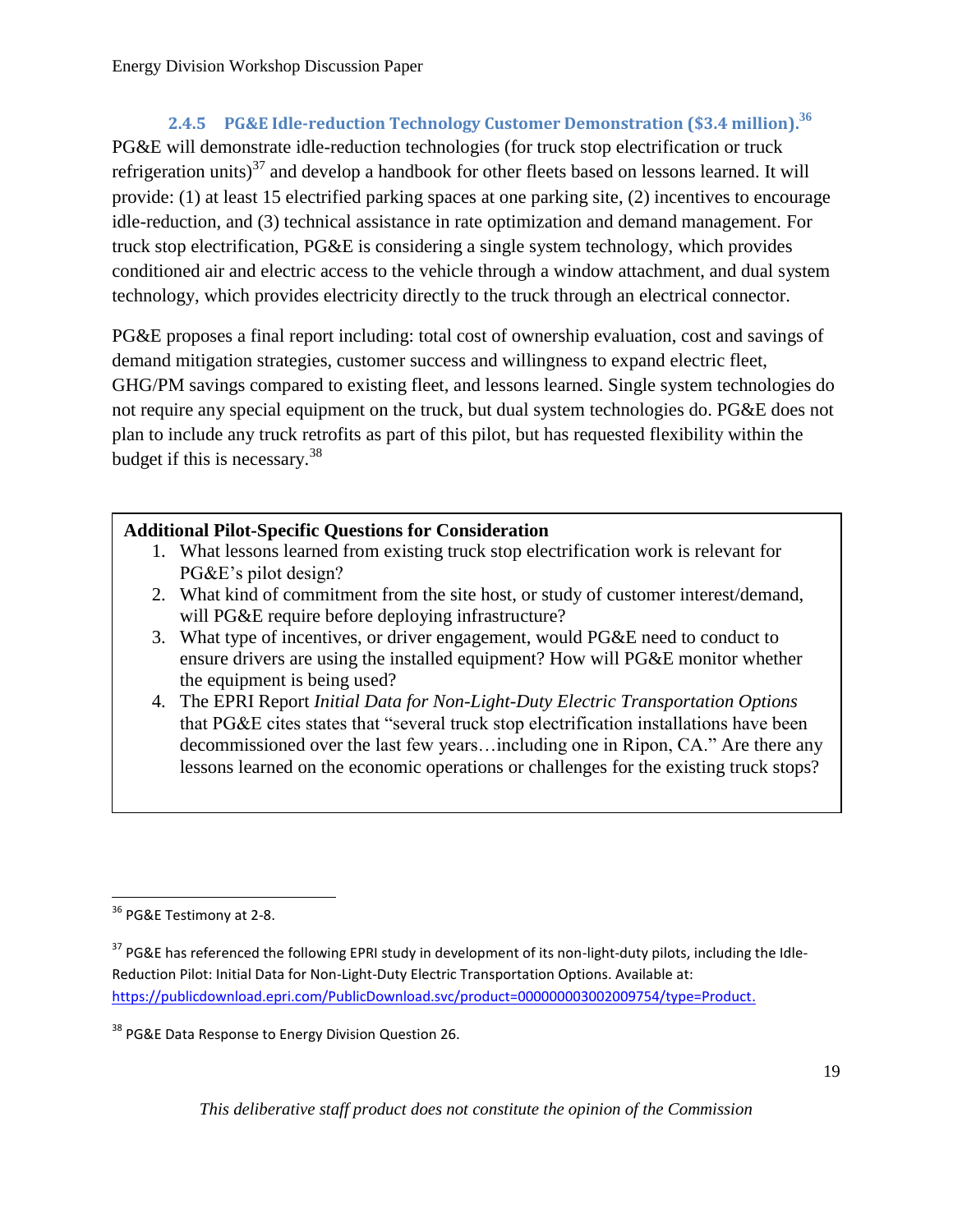# **2.5 Education and Outreach**

<span id="page-19-0"></span>Energy Division proposes the following workshop discussion questions related to the two education and outreach priority review proposals:

- 1. PG&E proposes developing a web-based portal to provide information about home charging, and SDG&E is proposing a dealership education and outreach program to inform car salespeople about the benefits of electric vehicles. Are these programs necessary in addition to existing public information and dealership outreach programs? How would the additional information these proposals provide accelerate electric vehicle adoption?
- 2. How could these education and outreach programs specifically target disadvantaged communities, low- and middle-income communities and multi-unit dwellings?
- 3. If these projects are successful in encouraging electric vehicle adoption, how could they be scaled up? How should success of these programs be measured, in terms of driving new electric vehicle adoption? Is there funding available to expand them other than additional ratepayer funding?

#### **2.5.1 SDG&E Dealership Incentives Program (\$1.7 million)<sup>39</sup>**

<span id="page-19-1"></span>SDG&E will partner with car dealerships to promote EV purchases by providing training to approximately 200 sales people and up to 1,500 cash incentives for EV sales/leases. It is proposing to award \$250 to participating sales people and \$250 to participating dealerships for each EV sold during the program. SDG&E estimates it could promote the purchase of an additional 1,500 EVs over the year-long project.

SDG&E proposes to use this project as a baseline to determine if, after a year of the dealership education and incentives program, there have been increased sales of electric cars in its territory. It also intends to study and report how many drivers sign up for the residential grid-integrated rate during the project period, to determine the success of point-of-sale outreach and education about time-variant rates.<sup>40</sup>

 $^{39}$  SDG&E Testimony in support of its SB 350 TE applications, Chapter 3 at RS-79.

 $^{40}$  SDG&E testimony in support of its SB 350 TE application, Chapter 3 at RS-88.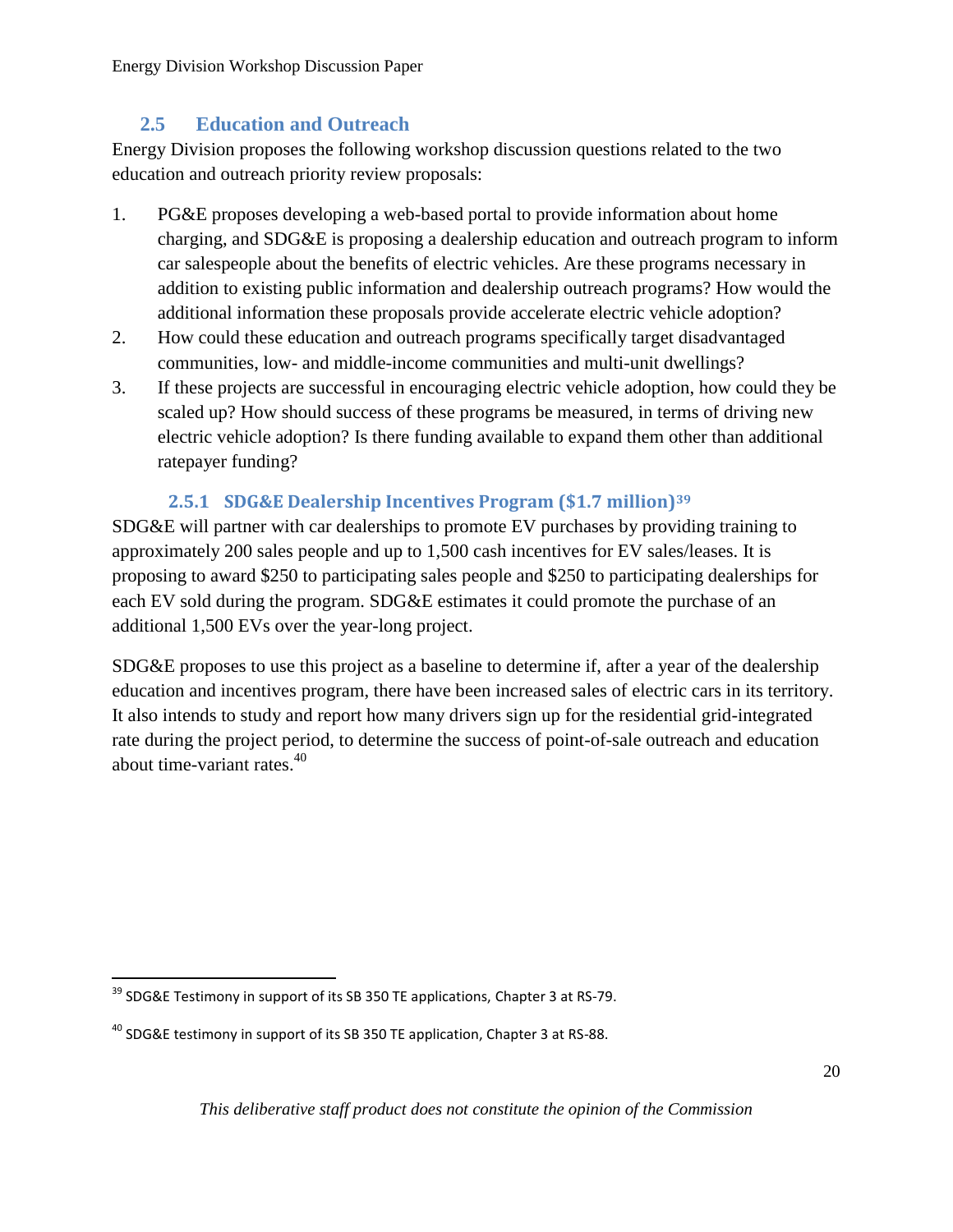#### **Additional Pilot-Specific Questions for Consideration**

- 1. Would the program be effective without the monetary incentives to dealers and salespeople?
- 2. How will SDG&E be able to measure the effectiveness in increasing EV sales without any data on specific dealerships' EV sales before the pilot?
- 3. What has SDG&E learned in its existing work with Plug-in America and salespeople that can be leveraged for this pilot?

# <span id="page-20-0"></span>**2.5.2 PG&E Home EV Charger Information Resource Project (\$1.8 million) <sup>41</sup>**

PG&E is proposing to develop and support a web-based information portal to help customers understand home charging needs. The portal will include a list of commercially-available residential chargers and a database of local, licensed electricians.

PG&E proposes to track website usage statistics, which it says will help evaluate usefulness of the information provided.<sup>42</sup> It also intends to track participation by qualified installers.<sup>43</sup>

#### **Additional Pilot-Specific Questions for Consideration**

1. Does the website need to continue in operation after the initial year period to provide benefits and increase adoption? If so, what measures should PG&E track and report to assess whether the website is beneficial?

# **2.6 Open Request for Proposals (RFP)**

<span id="page-20-1"></span>Energy Division proposes the following workshop discussion questions related to PG&E's proposed request for proposals:

- 1. What criteria would be necessary to ensure the Open RFP results in PG&E funding a project that meets all of the requirements of SB 350 and the ACR?
- 2. The Electric Program Investment Charge (EPIC) program already funds clean energy research, demonstration and deployment projects that support California's energy policy goals and promote greater electricity reliability, lower costs, and increased safety. Additionally, the September 2016 Assigned Commissioner Ruling states that the Commission may request another round of utility proposals by 2020. Is it necessary to approve an additional venue for PG&E to explore TE pilots?

 $\overline{\phantom{a}}$ 

<sup>&</sup>lt;sup>41</sup> PG&E Testimony in support of its SB 350 TE application at 2-15.

<sup>&</sup>lt;sup>42</sup> PG&E response to Energy Division data request 1, question 41.

<sup>&</sup>lt;sup>43</sup> PG&E Testimony in support of its SB 350 TE application at 2-18.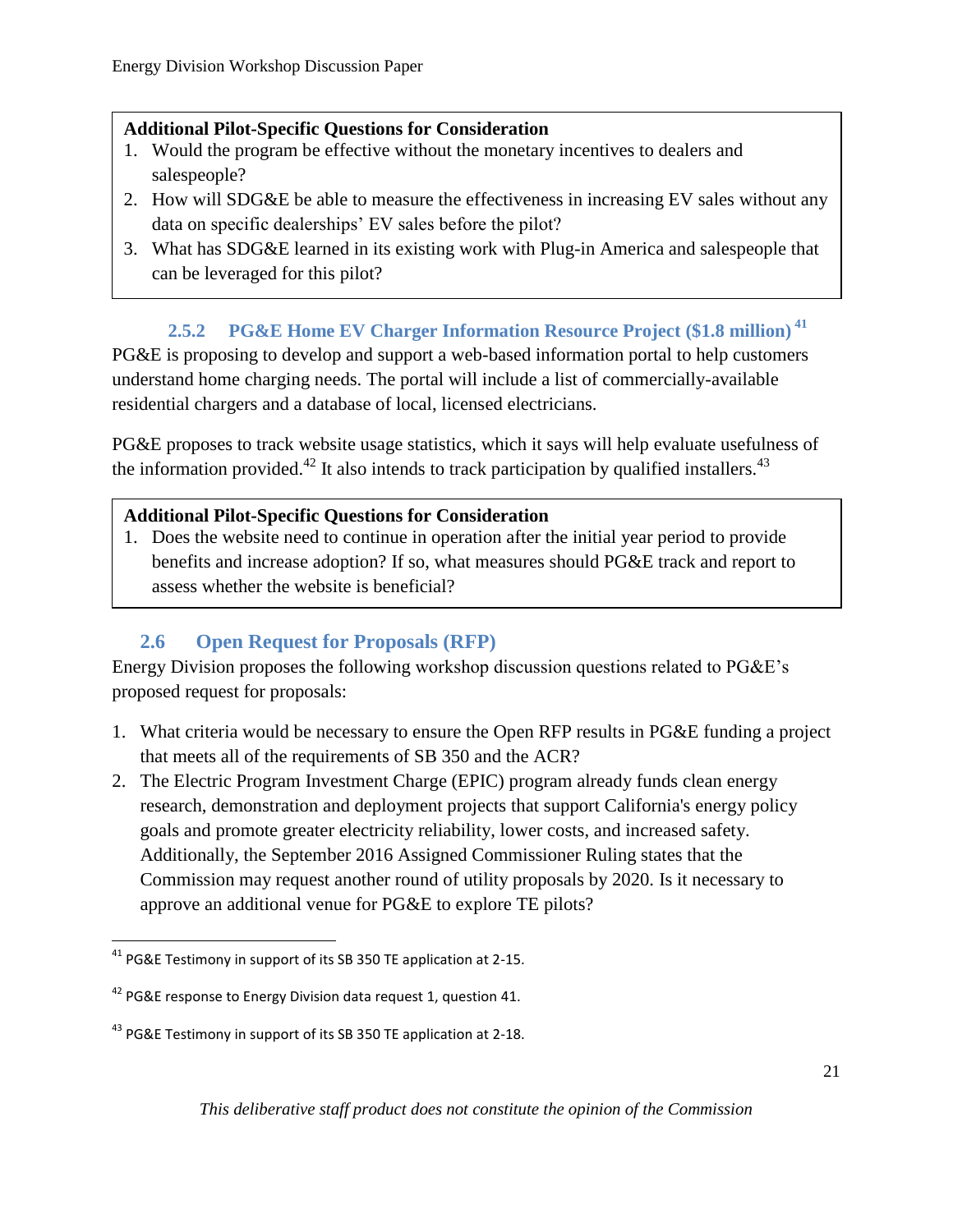3. How could an Open RFP be structured to allow the Commission sufficient oversight into the projects to be funded? Is the proposed external advisory committee sufficient and do stakeholders have the bandwidth to participate in such a committee?

# <span id="page-21-0"></span>**2.6.1 PG&E Open RFP for TE Projects (\$8.2 million) <sup>44</sup>**

PG&E proposes to form an external advisory committee to develop a request for proposals for additional innovative TE project ideas from third parties. It proposes to spend up to \$8.2 million on projects that result from this RFP, which is the remaining priority review budget left after subtracting the estimated costs of its other three proposed priority review projects. PG&E does not propose any specific monitoring or reporting plan for its Open RFP.

# **2.7 Rate Designs for Priority Review Proposals**

<span id="page-21-1"></span>SDG&E is proposing to have two new grid-integrated rates (GIR) apply to participants in three of its priority review programs. It developed the proposed GIRs using the rate design principles the Commission adopted in D.15-07-001 for residential rate design.<sup>45</sup> SDG&E states that its GIRs are designed to reflect cost-causation to ensure vehicle charging occurs in a grid integrated manner. 46

SDG&E is proposing a new commercial GIR that will apply to participants in its Fleet Delivery Services program, which will include a monthly fixed grid integration charge that is based on the customer's maximum annual demand, an hourly base rate based on CAISO day ahead prices, and dynamic adders based on the top system and circuit hours annually. The fixed grid integration charge would recover 80 percent of distribution demand costs, and is intended to ensure that participants on the GIR will continue to contribute to the maintenance and operating costs of distribution resources.<sup>47</sup> The dynamic adders would cover the other 20% of distribution demand costs and are also intended to provide a price signal to encourage customers to charge during offpeak hours. SDG&E also proposed a fixed monthly incentive to reduce a portion of the grid integration component over an initial period of five years.<sup>48</sup>

l <sup>44</sup> PG&E Testimony in support of its SB 350 TE application at 2-18.

<sup>45</sup> SDG&E Testimony in support of its SB 350 TE Application, chapter 5, pg. CF-4

<sup>46</sup> SDG&E Testimony in support of its SB 350 TE Application, chapter 5, pg. CF-13 referencing D.15-07-001 at 28.

<sup>&</sup>lt;sup>47</sup> SDG&E Testimony in support of its SB 350 TE Application, chapter 5, pg. CF-19

 $48$  SDG&E Testimony in support of its SB 350 TE Application, chapter 5, pg. CF-24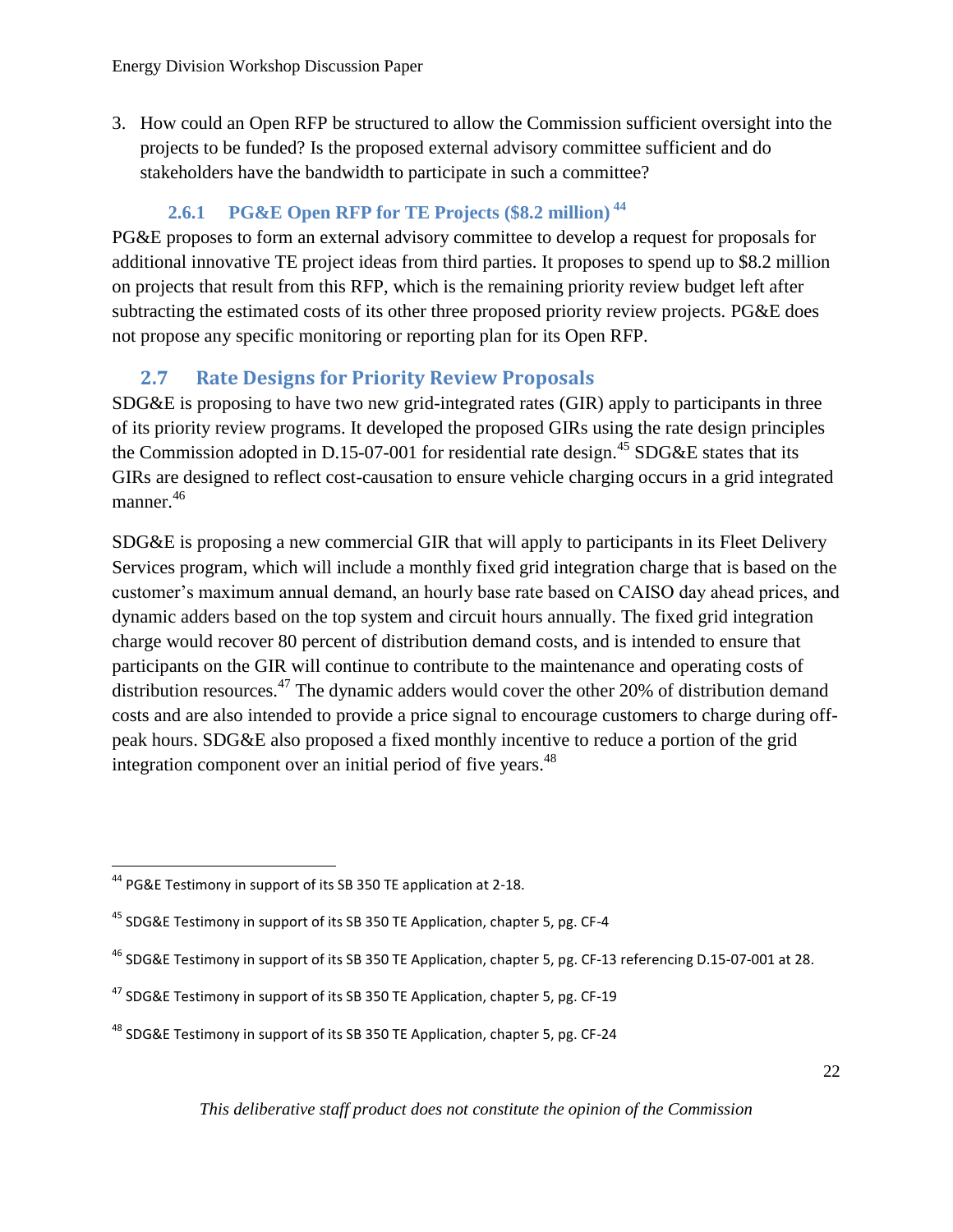SDG&E is proposing a new public charging GIR, based on its medium/large commercial and industrial rate schedule  $AL-TOU<sup>49</sup>$ , that would apply to all drivers that utilize the charging stations installed through the Electrify Local Highways and Green Taxi/Shuttle/Rideshare programs. The public charging GIR would not include any fixed grid-integration charge, because there would be no single dedicated customer associated with the charging sites. SDG&E is proposing to instead recover distribution-related costs through the base energy rates applied to the public charging stations. The public GIR would also apply peak pricing signals via dynamic adders, which would recover a portion of generation and distribution capacity costs.<sup>50</sup> SDG&E intends to display its dynamic hourly rate at its public charging stations on the electric vehicle service equipment.<sup>51</sup> For the Electrify Local Highways program, the charging stations will include an option to pay by credit card to allow anyone to utilize the equipment. The Green Taxi/Shuttle/Rideshare program participants will be required to have a customer of record for each site that agrees to take service on the Public GIR tariff.

- 1. SDG&E states that it designed its proposed GIRs following the 10 rate design principles the Commission adopted in the residential rate reform proceeding. Are these the appropriate rate design principles for SDG&E's proposed commercial and public GIRs? Should the rates align with the Commission's Distributed Energy Resources Action Plan vision for rates and tariffs? $5^{52}$
- 2. Should the rates be designed to be revenue-neutral? If so, are they?
- 3. Do the rates promote integration of renewables?
- 4. Do the rates encourage increased transportation electrification by providing the opportunity for EV drivers/operators to fuel their vehicle with electricity that is affordable in comparison to more polluting alternatives?
- 5. Does the rate give clear and understandable price signals to allow customers to manage their charging in response to price signals?
- 6. For the Commercial GIR, does the Grid-Integration monthly fixed charge, which recovers 80% of distribution demand-related costs based on a customer's maximum annual demand, align with cost-causation principles and allow customers sufficient opportunity to reduce energy costs by shifting when they charge?

 $\overline{\phantom{a}}$ <sup>49</sup> [http://regarchive.sdge.com/tm2/pdf/ELEC\\_ELEC-SCHEDS\\_AL-TOU.pdf](http://regarchive.sdge.com/tm2/pdf/ELEC_ELEC-SCHEDS_AL-TOU.pdf).

 $50$  SDG&E testimony in support of its SB 350 TE application, chapter 5, CF-27.

 $51$  SDG&E testimony in support of its SB 350 TE application, chapter 3, RS-20

 $52$  The Commission's Distributed Energy Resources Action Plan is available at: [http://www.cpuc.ca.gov/uploadedFiles/CPUC\\_Public\\_Website/Content/About\\_Us/Organization/Commissioners/](http://www.cpuc.ca.gov/uploadedFiles/CPUC_Public_Website/Content/About_Us/Organization/Commissioners/Michael_J._Picker/DER%20Action%20Plan%20(5-3-17)%20CLEAN.pdf) Michael J. Picker/DER%20Action%20Plan%20(5-3-17)%20CLEAN.pdf.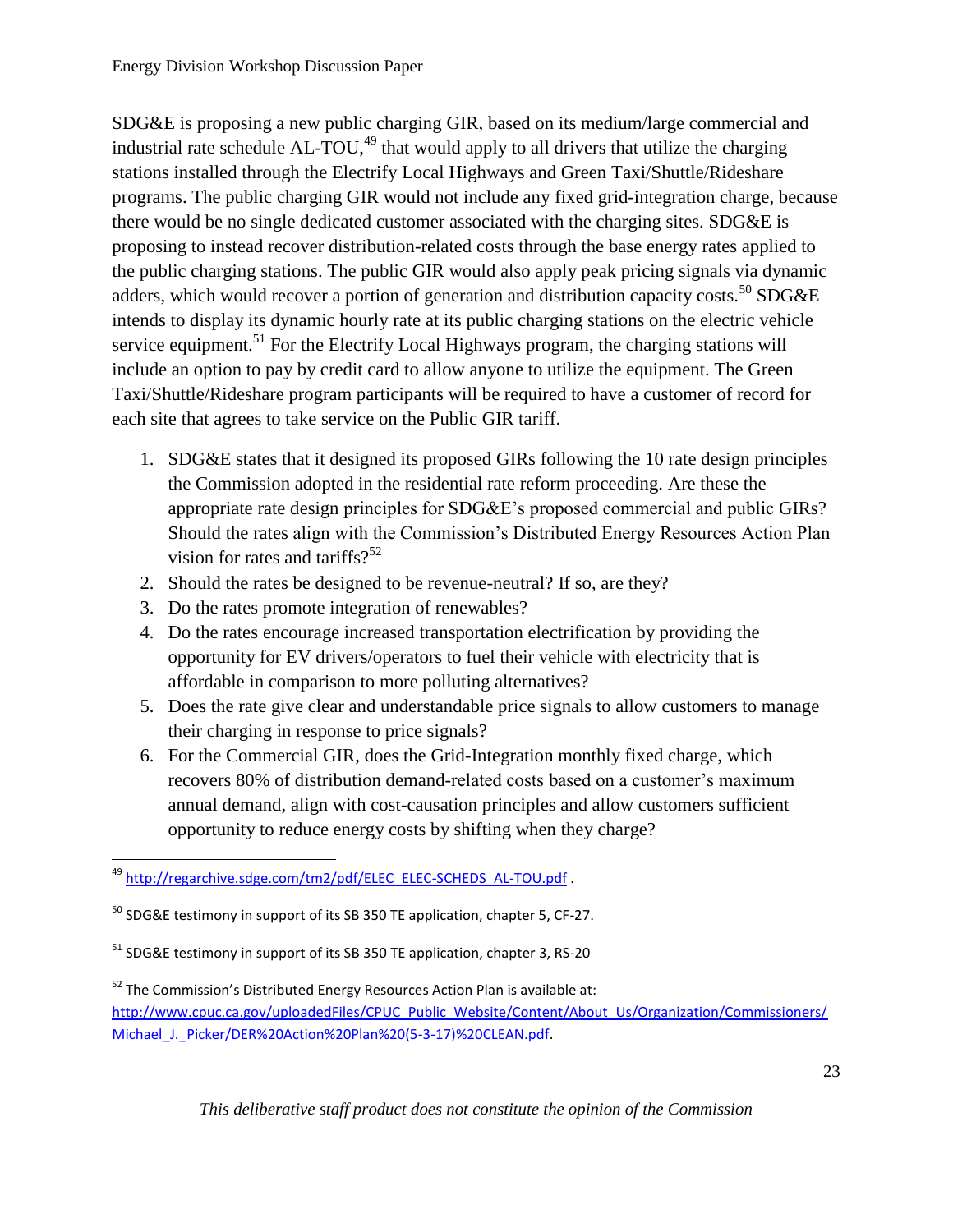- 7. How could the proposed GIR adequately address the needs of fleet operators and taxi/rideshare drivers, which may need to routinely charge during peak hours to continue operations?
- 8. Will displaying the dynamic hourly charging cost on the charging stations provide enough information for drivers to manage their charging to avoid peak pricing at longterm parking sites?
- 9. Do most existing models of charging stations include the technology necessary to display a dynamic hourly rate?
- 10. Is it reasonable for the Grid-Integrated Rates to apply to customers that are not pilot participants?

# <span id="page-23-0"></span>**3 Data collection and reporting**

The September 14, 2016, Assigned Commissioner's Ruling called for the utilities' transportation electrification applications to meet the objectives and legislative findings defined by SB 350 and related Public Utilities Code sections. One of the objectives highlighted in the ruling is the requirement established under Public Utilities Code section 740.12(b) that each of the proposed projects and investments to include performance accountability measures to track the progress of the proposals to ensure they are contributing to the adoption of transportation electrification in a timely manner.<sup>53</sup>

Another regulatory requirement established in the ACR is that the transportation electrification applications should provide anonymous and aggregated data for evaluation.

Energy Division proposes the following workshop discussion questions related to data collection and reporting:

- 1. Should the performance accountability measures be used to ensure the utilities implemented the priority review projects as proposed, or should they also measure other project outcomes?
- 2. What types of performance accountability measures, including safety measures, are appropriate for the utilities to include in their final reports of the priority review projects?
- 3. Should the performance accountability measures be standardized for all projects and investments or more project-specific?
- 4. Should the utilities develop and use a common, final reporting template for all pilots to more easily share information with stakeholders?

 $\overline{\phantom{a}}$  $53$  ACR at 15-16.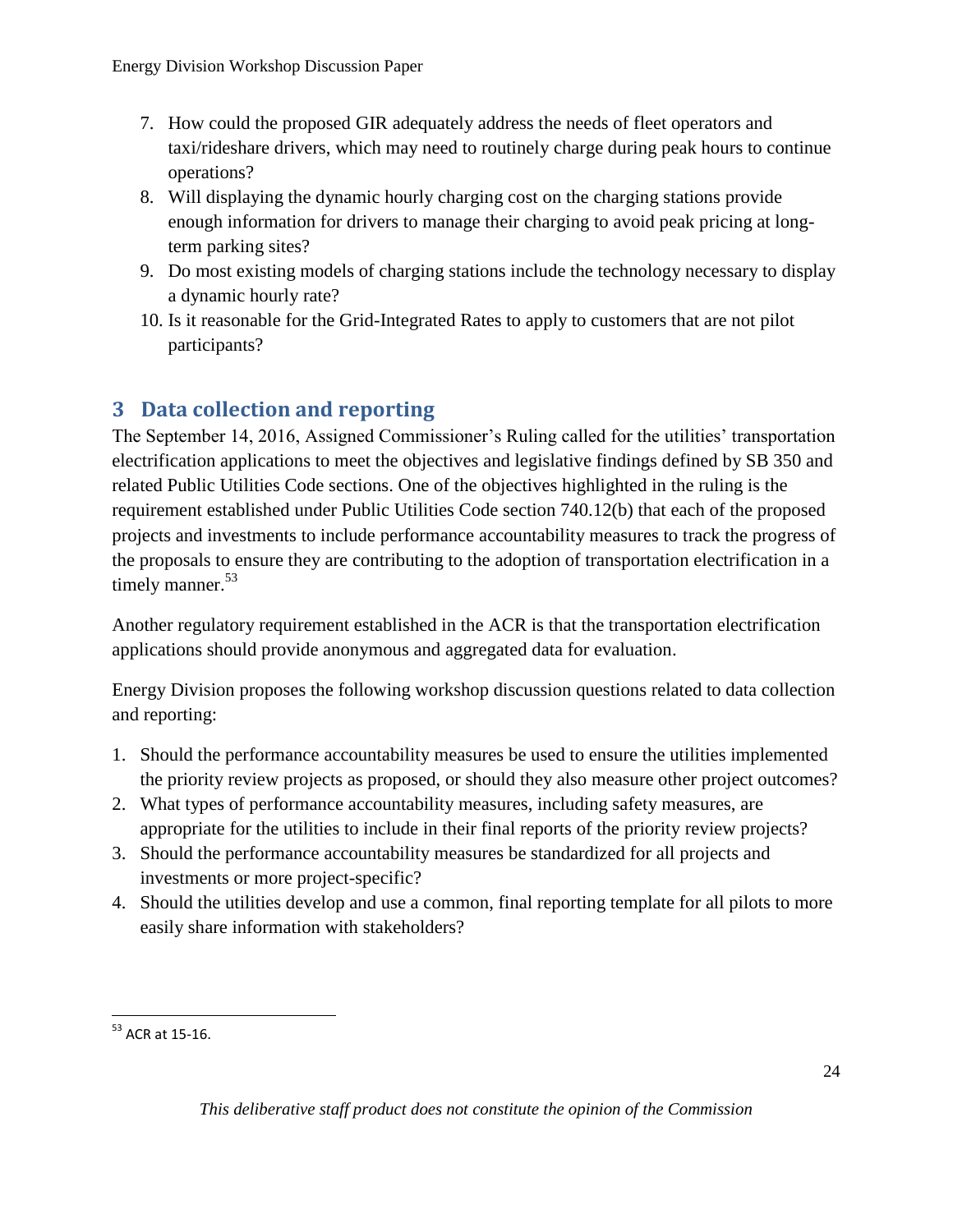- 5. What type of data should be collected for all proposals that could be anonymized and aggregated for further study? Do the metrics including the reporting of the utilities' existing light-duty infrastructure pilots<sup>54</sup> serve as a good example?
- 6. Are there specific datasets that should be collected for specific project types that would be most useful to study?
- 7. Should there be data collected that is not anonymized and aggregated, but only made available to state agencies or researchers?
- 8. How could the utilities quantify and report the actual GHG and air pollutant emissions reductions from the pilots?
- 9. SDG&E proposes using its existing Program Advisory Council for its Power Your Drive pilot to also address SB 350 implementation issues. Is this an effective proposal to allow stakeholders to provide input on program implementation? Should the other utilities provide a similar venue for stakeholders to provide ongoing feedback?

<sup>&</sup>lt;sup>54</sup> SDG&E [Power Your Drive,](https://www.sdge.com/clean-energy/electric-vehicles/poweryourdrive) SC[E Charge Ready,](https://www.sce.com/wps/portal/home/business/electric-cars/Charge-Ready/!ut/p/b1/hc7NDoIwEATgZ_EJOi2klmOJWLag_ArYi-FESBQ9GJ9fNHoxUfc2yTeTZY51zE39bRz663ie-uMjO3mwtNLc-IKyOhHQuzJP1dqHNHwG-xngy2n867fMPQlXRsdUgVRtIlCYIGhyYdVGfgJTLgXINlGahVzAFy8QGESxzWZQFx7IK7CttPaA98KPJy-nDiMNiztkFegk/dl4/d5/L2dBISEvZ0FBIS9nQSEh/?ecid=van_chargeready) and PG&E [EV Charge Network.](https://www.pge.com/en_US/residential/solar-and-vehicles/options/clean-vehicles/charging-stations/ev-charging-infrastructure-program.page)

*This deliberative staff product does not constitute the opinion of the Commission*